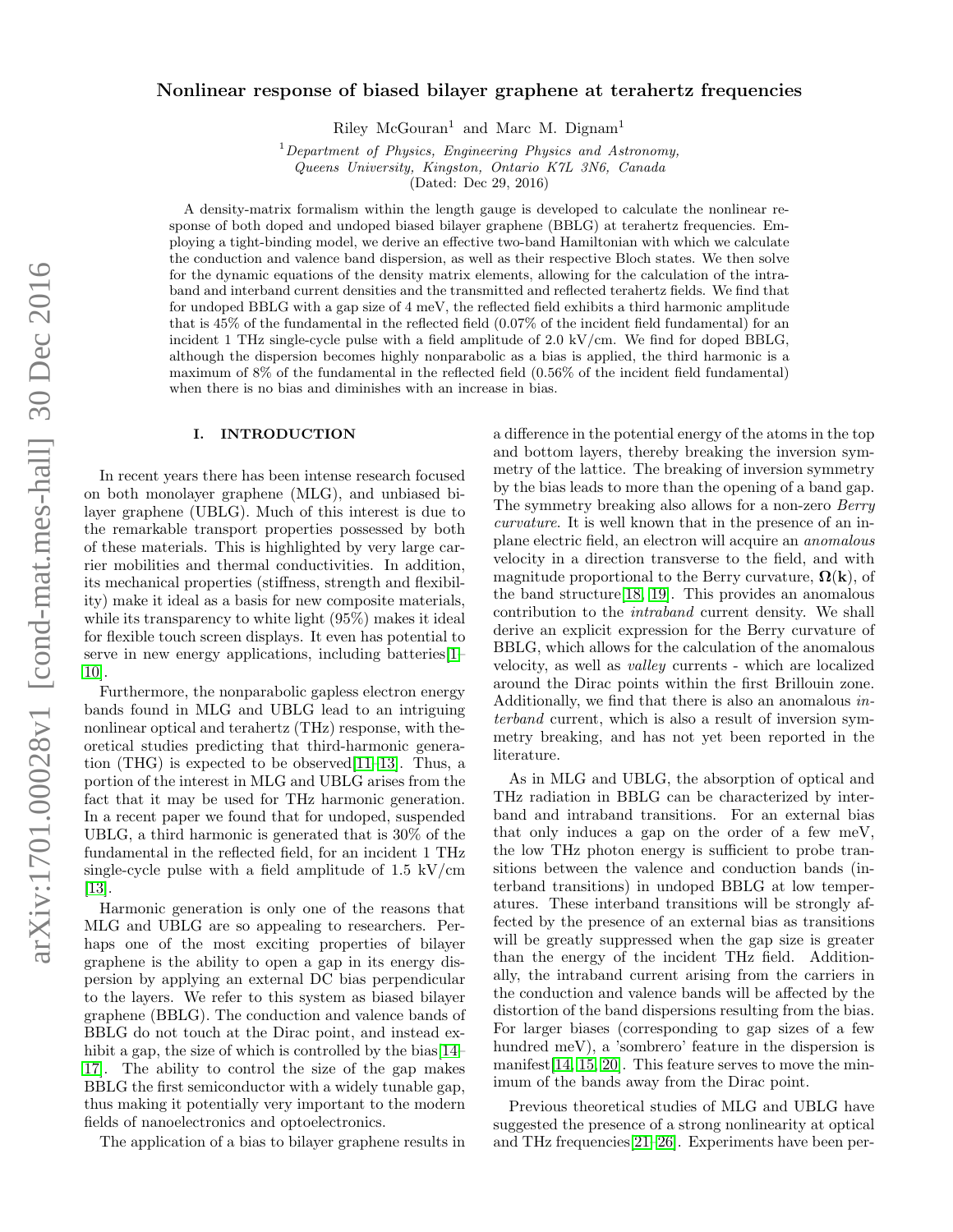formed with the intent of observing THG in mono and mullti-layer graphene. It has been observed by using a 45-layer sample, however it has not yet been successfully observed in MLG or UBLG [\[27,](#page-12-12) [28\]](#page-12-13). In recent theoretical work on MLG and UBLG, it was shown that if the Fermi level is reduced to within only a few meV of the Dirac point, the magnitude of the interband current is comparable to the intraband current, and a strong nonlinearity in the interband current can arise [\[11,](#page-12-2) [13\]](#page-12-3). Similarly, we expect that the presence of a tunable gap in the band structure of BBLG may lead to a unique interplay between the interband and intraband current densities, and open the possibility to interesting higher order behavior.

In this paper, we present a derivation of a two-band tight-binding model for the intraband and interband dynamics of undoped and doped suspended BBLG in response to a single-cycle pulse at 1 THz. We use this model to explore the dependency of the nonlinear response on a number of parameters. Specifically, we study the role of the external bias on third and higher harmonic generation. The current densities and the corresponding harmonics are numerically calculated for both undoped and doped BBLG. We find that the ratio of the amplitude of the third harmonic to the fundamental in the reflected field is larger for undoped BBLG with a gap size of 4 meV, than it is for UBLG under identical conditions. Finally, we examine the nonlinear response of doped BBLG with a number of gap sizes. We find that as the size of the gap increases, the third harmonic amplitude decreases; reaching a maximum for a gap size of zero.

The paper is organized as follows. In section [II,](#page-1-0) we first present the results of the tight binding model used to obtain the dispersions and eigenvectors corresponding to the low energy conduction and valence bands of BBLG. The eigenvectors allow us to determine expressions for the interband and intraband connection elements, as well as the Berry connections and curvatures of the conduction and valence bands. We then use these expressions to determine the dynamic equations for the density matrix, and the expressions for the intraband and interband current densities. In section [III,](#page-7-0) we present the results of numerical simulations for both undoped and doped BBLG. The conclusions are presented in section [IV.](#page-12-14)

## <span id="page-1-0"></span>II. THEORY

The calculations that we perform are based on a theoretical approach employing a density-matrix formalism in the length gauge (also known as the electric dipole gauge). A nearest-neighbor tight-binding model is used to treat the  $\pi$ -electrons in the graphene, which are taken to provide the conduction electrons[\[29\]](#page-13-0).

## II.1. Energy Bands

The tight binding model we employ for BBLG makes use of the solutions found in the case of UBLG. Beginning with the unbiased bilayer Bloch functions [\[13\]](#page-12-3), we obtain the eigenvalues and eigenvectors of BBLG by solving the characteristic equation for an effective two band Hamiltonian, obtained through the coupling of the lower energy bands: conduction band  $c_1$  and valence band  $v_2$ , as outlined in Ref. [\[13\]](#page-12-3).

The tight-binding expression for the Bloch states is given by

$$
\psi_{n\mathbf{k}}(\mathbf{r}) = A_n(\mathbf{k}) \sum_{i} \sum_{\mathbf{R}} C_i^n(\mathbf{k}) \varphi_{pz}(\mathbf{r} - \mathbf{R} - \mathbf{r}_i) e^{i\mathbf{k} \cdot \mathbf{R}},
$$
\n(1)

where  $A_n(\mathbf{k})$  is a normalization factor, n labels the conduction and valence bands, and the sum is over the Bravais lattice vectors R. The sublattice coefficients,  $C_i^n$  (k), are associated with the four carbon atoms within the unit cell; the  $\varphi_{pz}(\mathbf{r})$  are the  $2p_z$  orbitals of carbon. The index i indicates a sum over the basis vectors  $\mathbf{r}_{A_1}, \mathbf{r}_{B_1}, \mathbf{r}_{A_2}, \mathbf{r}_{B_2},$  which give the position of sublattice sites  $A_1$  and  $B_1$  in the top layer, and  $A_2$  and  $B_2$  in the bottom layer. Explicitly, they are given by  $\mathbf{r}_{A_1} = 0$ ,  $\mathbf{r}_{B_1} = a_o \hat{\mathbf{x}}, \, \mathbf{r}_{A_2} = -a_o \hat{\mathbf{x}} \text{ and } \mathbf{r}_{B_2} = 0.$ 

Formally, when an external bias is applied perpendicularly to the plane of the bilayer, we can express the Hamiltonian of BBLG in the basis of the sublattice Bloch states as

$$
\mathcal{H}_b = \begin{pmatrix} a & f(\mathbf{k}) t_{\parallel} & 0 & t_{\perp} \\ f(\mathbf{k})^* t_{\parallel} & a & 0 & 0 \\ 0 & 0 & -a & f(\mathbf{k}) t_{\parallel} \\ t_{\perp} & 0 & f(\mathbf{k})^* t_{\parallel} & -a \end{pmatrix}, \quad (2)
$$

where, due to the DC bias, the potential energy difference between the atoms in the top and bottom layers is 2a. The vector of the sublattice coefficients is given by

$$
\langle \mathbf{k}_n | = (C_{A_1}^{n*}(\mathbf{k}), C_{B_1}^{n*}(\mathbf{k}), C_{A_2}^{n*}(\mathbf{k}), C_{B_2}^{n*}(\mathbf{k}) ).
$$

Here **k** is the crystal momentum and the function  $f(\mathbf{k}) \equiv$  $(1 + e^{-i\mathbf{k}\cdot\mathbf{a}_1} + e^{-i\mathbf{k}\cdot\mathbf{a}_2})$  is a result of the nearest-neighbor intralayer electron hopping, where the  $a_i$  are the primitive translation vectors of graphene, given explicitly by

$$
\mathbf{a}_1 = \frac{3a_o}{2}\hat{\mathbf{x}} + \frac{\sqrt{3}a_o}{2}\hat{\mathbf{y}}, \quad \mathbf{a}_2 = \frac{3a_o}{2}\hat{\mathbf{x}} - \frac{\sqrt{3}a_o}{2}\hat{\mathbf{y}}.
$$
 (3)

Here  $a_o$  is the nearest-neighbor separation  $(a_o \simeq 1.42 \text{ Å})$ . Also, the *intralayer* hopping energy,  $t_{\parallel}$ , and the *inter*layer hopping energy,  $t_{\perp}$ , are approximately equal to 3.03 eV and 0.3 eV, respectively [\[30,](#page-13-1) [31\]](#page-13-2).

We separate the BBLG Hamiltonian into two parts:  $\mathcal{H}_b = \mathcal{H}_u + V$ , where  $\mathcal{H}_u$  is the Hamiltonian for unbiased bilayer graphene, and  $V$  is the matrix representing the potential due to the external bias,

$$
V = \begin{pmatrix} a & 0 & 0 & 0 \\ 0 & a & 0 & 0 \\ 0 & 0 & -a & 0 \\ 0 & 0 & 0 & -a \end{pmatrix}.
$$
 (4)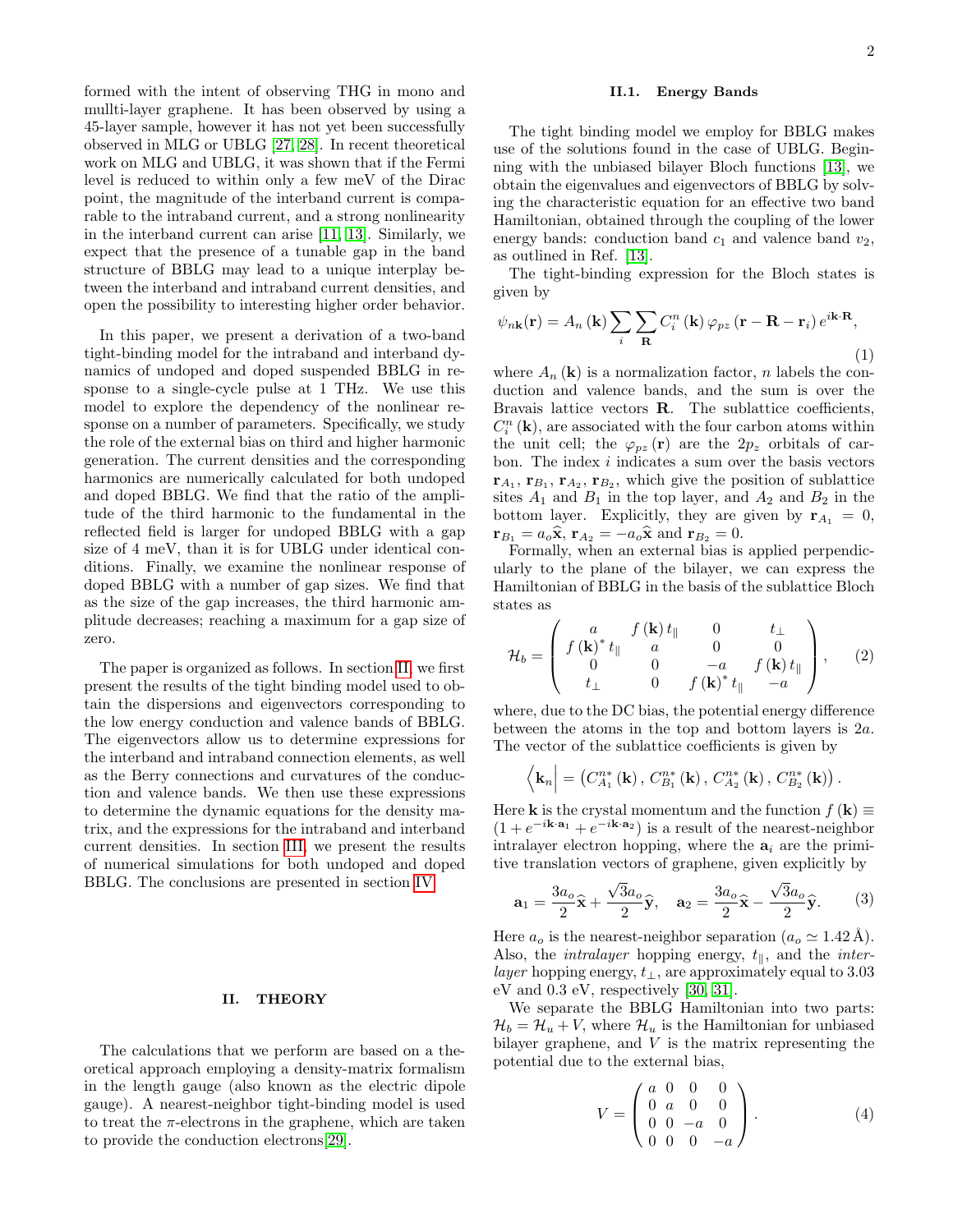Because photons in pulses at THz frequencies possess energies on the order of tens of meV or less, the interband carrier transitions resulting from THz absorption occur almost exclusively between the  $c_1$  and  $v_2$  bands (low energy bands). For all biases of interest in this work, the next lowest energy transitions between  $v_2 \rightarrow c_2$  and  $v_1 \rightarrow c_1$  occur at approximately 75 THz, which is a much higher frequency than we are considering here. Thus, we may obtain an effective biased Hamiltonian,  $\mathcal{H}_b^{(2)}$  $b^{(2)}$ , in the basis of the low energy Bloch functions of UBLG (here the superscript (2) denotes that we use as our basis only the Bloch functions that correspond to the conduction and valence bands closest in energy to the Dirac point:  $c_1$  and  $v_2$ ).

We take our trial variational wavefunction to be a linear combination of the low energy Bloch functions of UBLG:

<span id="page-2-3"></span>
$$
\left| \mathbf{k}^{b} \right\rangle = \sum_{j} a_{j}(\mathbf{k}) \left| \mathbf{k}_{j} \right\rangle, \tag{5}
$$

where the  $a_i(\mathbf{k})$  are expansion coefficients that are determined by solving for the eigenvectors of  $\mathcal{H}_b^{(2)}$  $b^{(2)}$ , and the  $\vert {\bf k}_j \rangle$  are eigenstates of  $\mathcal{H}_u$  where j takes on the values  $c_1$ ,  $v_2$ . Explicitly, we find that in the original sublattice basis, the unbiased eigenstates are given by [\[13\]](#page-12-3)

<span id="page-2-0"></span>
$$
\left|\mathbf{k}_{c_{1}}\right\rangle = \frac{1}{2} \begin{pmatrix} -\left(\frac{\tilde{\epsilon}-t_{\perp}}{\tilde{\epsilon}}\right)^{1/2} \\ -\left(\frac{\tilde{\epsilon}+t_{\perp}}{\tilde{\epsilon}}\right)^{1/2}e^{-i\chi} \\ \left(\frac{\tilde{\epsilon}+t_{\perp}}{\tilde{\epsilon}}\right)^{1/2}e^{i\chi} \\ \left(\frac{\tilde{\epsilon}-t_{\perp}}{\tilde{\epsilon}}\right)^{1/2} \end{pmatrix}, \qquad (6)
$$

<span id="page-2-1"></span>
$$
\left|\mathbf{k}_{v_2}\right\rangle = \frac{1}{2} \begin{pmatrix} \frac{\left(\frac{\tilde{\epsilon}-t_{\perp}}{\tilde{\epsilon}}\right)^{1/2}}{\frac{\tilde{\epsilon}+t_{\perp}}{\tilde{\epsilon}}^{1/2}e^{-i\chi}}\\ -\left(\frac{\tilde{\epsilon}+t_{\perp}}{\tilde{\epsilon}}\right)^{1/2}e^{i\chi}\\ -\left(\frac{\tilde{\epsilon}-t_{\perp}}{\tilde{\epsilon}}\right)^{1/2}\end{pmatrix},\tag{7}
$$

where  $\tilde{\epsilon}(\mathbf{k}) = \sqrt{t_{\perp}^2 + 4|f(\mathbf{k})|^2}$  and  $e^{i\chi(\mathbf{k})} =$  $f(\mathbf{k})/|f(\mathbf{k})|$ . In Eqs. [\(6\)](#page-2-0) and [\(7\)](#page-2-1), we have suppressed the explicit k-dependencies for simplicity.

The matrix elements of  $\mathcal{H}_h^{(2)}$  $b<sub>b</sub>$  are then given by  $\mathcal{H}_b^{(2)^{ij}} =$  $\langle \mathbf{k}_i | [\mathcal{H}_u + V] | \mathbf{k}_j \rangle$ , for  $i, j = \{c_1, v_2\}$ . Since the unbiased Hamiltonian  $\mathcal{H}_u$  is diagonal in the basis of the Bloch functions  $|\mathbf{k}_j\rangle$ , the off-diagonal elements of  $\mathcal{H}_b^{(2)}$  will be due entirely to the potential  $V$ . Thus, our effective biased Hamiltonian takes the form

<span id="page-2-4"></span>
$$
\mathcal{H}_b^{(2)} = \left[ \begin{pmatrix} \mathcal{H}_u^{c_1 c_1} & 0 \\ 0 & \mathcal{H}_u^{v_2 v_2} \end{pmatrix} + \begin{pmatrix} V^{c_1 c_1} & V^{c_1 v_2} \\ V^{v_2 c_1} & V^{v_2 v_2} \end{pmatrix} \right]
$$

$$
= \begin{pmatrix} E_0(\mathbf{k}) & \frac{a t_{\perp}}{\tilde{\epsilon}(\mathbf{k})} \\ \frac{a t_{\perp}}{\tilde{\epsilon}(\mathbf{k})} & -E_0(\mathbf{k}) \end{pmatrix},
$$
(8)

where we have that  $V^{c_1v_2} = V^{v_2c_1} = \frac{at_\perp}{\tilde{\epsilon}(\mathbf{k})}$ . Here  $E_0(\mathbf{k})$  is the energy of the low energy conduction band  $(c_1)$  in the unbiased case:  $E_0(\mathbf{k}) = \frac{\tilde{\epsilon}(\mathbf{k}) - t_{\perp}}{2}$  [\[13\]](#page-12-3).

We may now solve for the eigenvalues and eigenvectors of  $\mathcal{H}_h^{(2)}$  $b<sup>(2)</sup>$ . Doing so, we have for the dispersions of the biased conduction and valence bands

$$
E_{c_1}^b(\mathbf{k}) = E_b(\mathbf{k}),
$$
  
\n
$$
E_{b_2}^b(\mathbf{k}) = -E_b(\mathbf{k}),
$$
  
\n
$$
E_b(\mathbf{k}) = \sqrt{E_0^2(\mathbf{k}) + S^2(\mathbf{k})},
$$
\n(9)

where we have defined  $S(\mathbf{k}) \equiv \frac{at_{\perp}}{\tilde{\epsilon}(\mathbf{k})}$ . The calculated dispersions are shown in Fig. [1](#page-2-2) for two different bias values. As has been found by previous researchers[\[14,](#page-12-4) [16\]](#page-12-15), there is an opening of a band gap in the presence of a non-zero bias. The 'sombrero' feature also becomes clearly present as the external bias is increased to larger values.



<span id="page-2-2"></span>FIG. 1. Energy bands of BBLG as a function of the crystal momentum  $k$  for two different biases. A gap between conduction and valence bands is present for both bias values (measured in meV); we see a flattening of the bands at the 40 meV bias.

The corresponding eigenvectors for the biased conduction and valence bands are found by solving for the coefficients of the unbiased Bloch functions,  $a_i(\mathbf{k})$ , in Eq.[\(5\)](#page-2-3). Solving for these coefficients allows us to express the eigenvectors explicitly as

<span id="page-2-5"></span>
$$
\begin{aligned}\n\left|\mathbf{k}_{c_{1}}^{b}\right\rangle &= A(\mathbf{k}) \left(S(\mathbf{k})\left|\mathbf{k}_{c_{1}}\right\rangle - (E_{0}(\mathbf{k}) - E_{b}(\mathbf{k}))\left|\mathbf{k}_{v_{2}}\right\rangle\right), \\
\left|\mathbf{k}_{v_{2}}^{b}\right\rangle &= A(\mathbf{k}) \left((E_{0}(\mathbf{k}) - E_{b}(\mathbf{k}))\left|\mathbf{k}_{c_{1}}\right\rangle + S(\mathbf{k})\left|\mathbf{k}_{v_{2}}\right\rangle\right),\n\end{aligned} \tag{11}
$$

<span id="page-2-6"></span>where A is a normalization constant given by

$$
A(\mathbf{k}) = \frac{1}{\sqrt{2E_b(\mathbf{k})(E_b(\mathbf{k}) - E_0(\mathbf{k}))}}.\tag{12}
$$

It is easy to show that these eigenvectors are orthonormal:  $\langle \mathbf{k}_i^b | \mathbf{k}_j^b \rangle = \delta_{ij}$ . We can also show that in the limit  $a \rightarrow 0$ , these expressions for the Bloch functions of the biased conduction and valence bands reduce to the corresponding unbiased Bloch functions,  $|\mathbf{k}_{c_1}\rangle \& |\mathbf{k}_{v_2}\rangle$ , respectively.

As was done in our study on unbiased bilayer graphene, we employ the length gauge in order to model the interaction of BBLG with THz radiation. This method avoids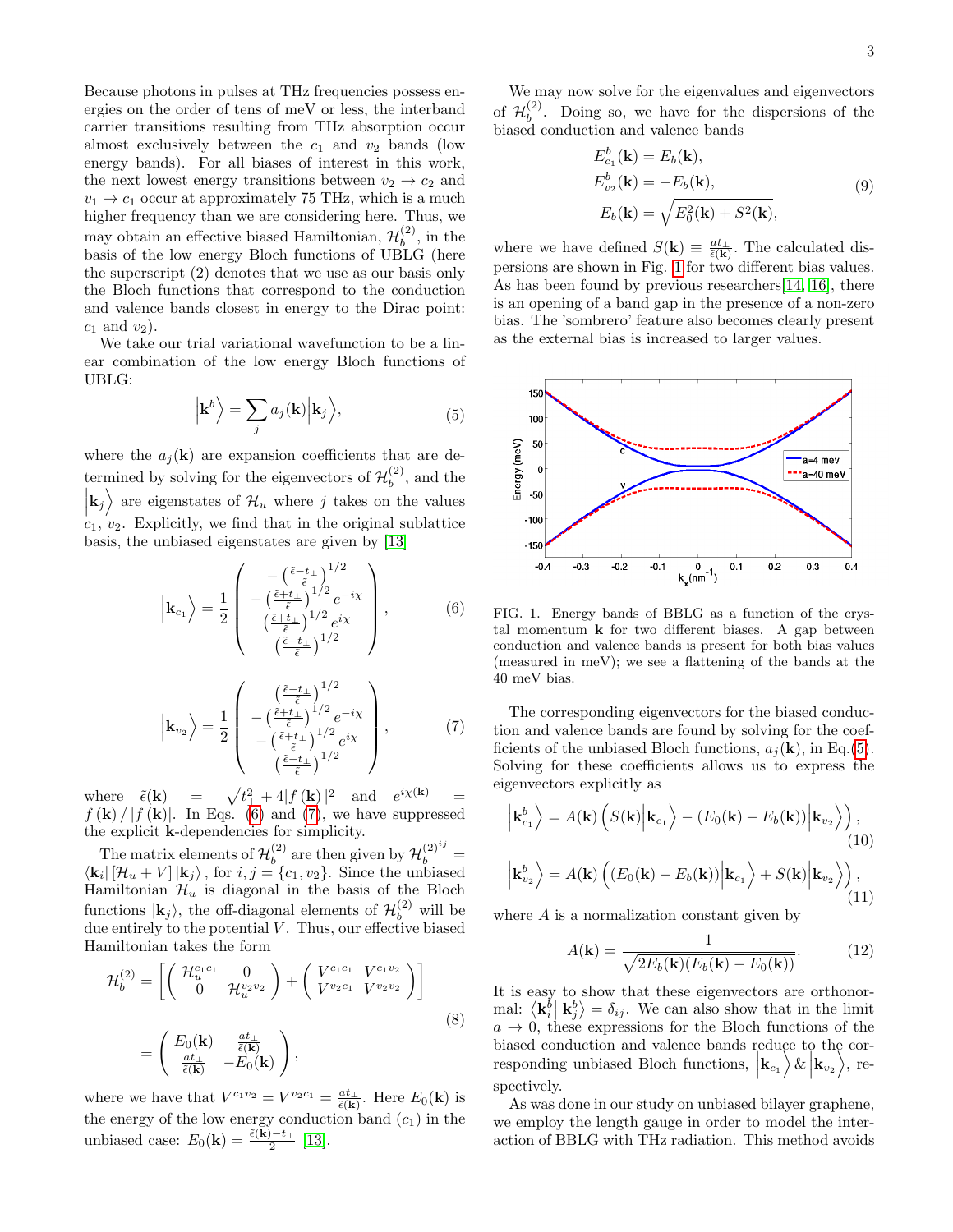low-frequency divergences that arise when using the velocity gauge [\[32,](#page-13-3) [33\]](#page-13-4). The Hamiltonian in the length gauge is expressed as  $H = H_0 - e\mathbf{r} \cdot \mathbf{E}$ , where  $H_0$  is the effective Hamiltonian for BBLG (Eq. [8\)](#page-2-4),  $e = -|e|$  is the charge of an electron, r is the electron position vector, and  $E(t)$  is the THz electric field at the graphene. For normally incident plane waves, the field is taken to be uniform over the graphene sheets.

#### II.2. Connection Elements

Modelling the carrier dynamics in BBLG requires the calculation of the connection elements between the different electron bands. These arise from the matrix elements of the position operator r, between the Bloch states of BBLG [\[11,](#page-12-2) [34\]](#page-13-5):

<span id="page-3-1"></span>
$$
\langle n, \mathbf{k} | \mathbf{r} | m, \mathbf{k'} \rangle = \delta(\mathbf{k} - \mathbf{k'}) \xi_{nm}(\mathbf{k}) + i \delta_{nm} \nabla_{\mathbf{k}} \delta(\mathbf{k} - \mathbf{k'}),
$$
\n(13)

where the connection elements are defined as

$$
\xi_{nm}(\mathbf{k}) = \frac{(2\pi)^2 i}{\Omega} \int_{\Omega} d^3 \mathbf{r} u_{n,\mathbf{k}}^* (\mathbf{r}) \nabla_{\mathbf{k}} u_{m,\mathbf{k}} (\mathbf{r}). \qquad (14)
$$

Here  $\Omega$  is the volume of a unit cell and  $u_{n\mathbf{k}}(\mathbf{r})$  is the periodic part of the Bloch function. We can evaluate this expression using the biased Bloch functions given in Eqs. [\(10\)](#page-2-5) and [\(11\)](#page-2-6). In these calculations we ignore the overlap of the wave functions on different atomic sites. To simplify notation, in all that follows we shall replace  $c_1$  with c and  $v_2$  with v and shall simply refer to them as conduction and valence bands.

Due to the symmetry between the sublattices, the conduction and valence states in graphene are degenerate at two Dirac points, given by:

$$
\mathbf{K}a_o = \frac{4\pi}{3\sqrt{3}}\hat{\mathbf{y}},
$$
  

$$
\mathbf{K}'a_o = \frac{8\pi}{3\sqrt{3}}\hat{\mathbf{y}}.
$$
 (15)

For energies close to the Dirac points - within a few hundred meV - we can expand the crystal momentum around the Dirac points as  $\mathbf{k} = \mathbf{K} + \delta \mathbf{k}$  and  $\mathbf{k}' = \mathbf{K}' + \delta \mathbf{k}$ , where  $\delta \mathbf{k} = k_x \hat{\mathbf{x}} + k_y \hat{\mathbf{y}}$ . With this expansion, we find that the biased interband connection element between the conduction and valence bands,  $\xi_{vc}^{b}(\mathbf{k})$ , is given by

<span id="page-3-0"></span>
$$
\xi_{vc}^{b}(\mathbf{K} + \delta \mathbf{k}) = \frac{E_0}{E_b} \xi_{vc}(\mathbf{k}) - \frac{iS}{4E_b^2} (\tilde{\epsilon} + 2E_0) \frac{\alpha k}{\tilde{\epsilon}^2} \hat{\mathbf{k}},
$$
\n(16)

where for simplicity, the explicit k-dependencies of  $E_b(\mathbf{k}), E_0(\mathbf{k}), S(\mathbf{k})$  and  $\tilde{\epsilon}(\mathbf{k})$  have been suppressed, and k is the magnitude of the crystal momentum  $k \equiv |\delta \mathbf{k}|$ . Here we have defined the constant  $\alpha = 4\hbar^2 v_F^2$ , where  $v_F = 3a_0t_{\perp}/2\hbar$  is the Fermi velocity. We have also used the results of our calculations for the unbiased interband

and intraband connection elements:  $i \langle \mathbf{k}_v | \nabla_k | \mathbf{k}_c \rangle =$  $\xi_{vc}(\mathbf{k})$ , and  $i\langle \mathbf{k}_n | \nabla_k | \mathbf{k}_n \rangle = \xi_{nn}(\mathbf{k}) = 0$ , respectively[\[13\]](#page-12-3). Around the K-Dirac point we can express  $\xi_{vc}(\mathbf{k})$  as

$$
\xi_{vc}(\mathbf{K} + \delta \mathbf{k}) = \left(\frac{\tilde{\epsilon} + t_{\perp}}{2\tilde{\epsilon}}\right) \frac{\hat{\theta}}{k}.
$$
 (17)

In these expressions for the connection elements,  $\delta \hat{\mathbf{k}} =$  $cos(\theta)\hat{\mathbf{x}} + sin(\theta)\hat{\mathbf{y}}$  and  $\hat{\theta} = -sin(\theta)\hat{\mathbf{x}} + cos(\theta)\hat{\mathbf{y}}$  are, respectively, the radial and angular unit vectors in cylindrical coordinates with the origin at the K-Dirac point. In comparison to that for UBLG, we find that the biased connection element has both  $\hat{\theta}$  and  $\hat{k}$  components (Eq. [\(16\)](#page-3-0)). It is easy to show that in the limit  $a \to 0$ , we have that  $\xi_{vc}^b(\mathbf{k}) \to \xi_{vc}(\mathbf{k})$ , as expected. We shall see that the two component nature of the biased connection element leads to a significant interband current density contribution that is absent in the unbiased case.

Next, we calculate the biased intraband connection elements. As discussed previously, these intraband connection elements are identical to Berry connections[\[18\]](#page-12-6)[\[19\]](#page-12-7), and were shown to be zero in the case of UBLG [\[13\]](#page-12-3). However, in the presence of a non-zero bias, the intraband connections do not vanish. They are given explicitly by

$$
\xi_{cc}^{b}(\mathbf{k}) = \frac{S}{E_b} \xi_{vc}(\mathbf{k}),
$$
  
\n
$$
\xi_{vv}^{b}(\mathbf{k}) = -\xi_{cc}^{b}(\mathbf{k}).
$$
\n(18)

To calculate the full nonlinear response of BBLG, we also require the expressions for the biased interband and intraband connection elements around the  $K'$ -Dirac point. Explicitly, these are given by

$$
\xi_{vc}^{b} \left( \mathbf{K}' + \delta \mathbf{k} \right) = -\frac{E_0}{E_b} \xi_{vc}(\mathbf{k}) - \frac{iS}{4E_b^2} \left( \tilde{\epsilon} + 2E_0 \right) \frac{\alpha k}{\tilde{\epsilon}^2} \hat{\mathbf{k}},\tag{19}
$$

and

$$
\xi_{cc}^{b} (\mathbf{K}' + \delta \mathbf{k}) = -\xi_{cc}^{b} (\mathbf{K} + \delta \mathbf{k}),
$$
  
\n
$$
\xi_{vv}^{b} (\mathbf{K}' + \delta \mathbf{k}) = -\xi_{vv}^{b} (\mathbf{K} + \delta \mathbf{k}),
$$
\n(20)

respectively. Thus, we find that the  $\hat{\theta}$ -component of the interband connection element,  $\xi_{vc}^b(\mathbf{k})$ , changes sign as we move from  $\mathbf{K} \to \mathbf{K}'$ , but the  $\hat{\mathbf{k}}$ -component does not. We also find that both of the intraband connection elements change sign upon moving from  $\mathbf{K} \to \mathbf{K}'$ , as they only have components in the  $\hat{\theta}$  direction.

#### II.3. Berry Curvature

The non-zero intraband connection elements lead directly to non-zero Berry curvatures of the respective bands. This is one of the factors that makes BBLG an interesting system to study. To calculate the Berry curvature of the conduction and valence bands, we simply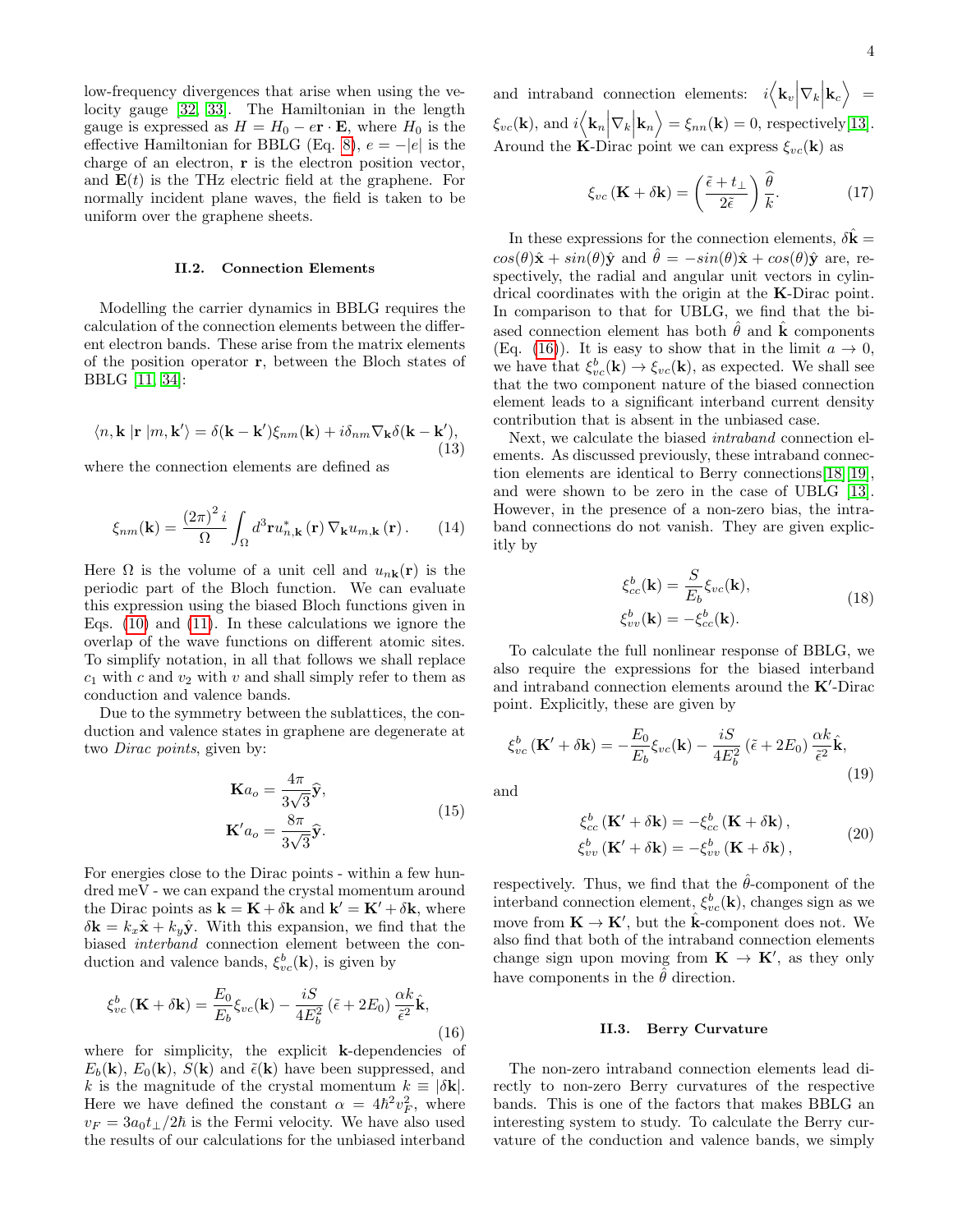5

need to take the curl of the Berry connections of these bands:  $\mathbf{\Omega}_{nn}(\mathbf{k}) = \nabla_{\mathbf{k}} \times \xi_{nn}^{b}(\mathbf{k})$ . Explicitly, for the conduction band, we obtain for the Berry curvature around the K-point,

<span id="page-4-0"></span>
$$
\begin{split} \mathbf{\Omega}_{cc}(\mathbf{k}) &= \nabla_{\mathbf{k}} \times \frac{S}{E_b} \xi_{vc}(\mathbf{k}), \\ &= \frac{-\alpha S}{4E_b^3 \tilde{\epsilon}^3} \left(2t_\perp E_b^2 + E_0(2\tilde{\epsilon} - t_\perp)(\tilde{\epsilon} + t_\perp)\right) \hat{\mathbf{z}}. \end{split} \tag{21}
$$

From the relationship we have between the Berry connections of the conduction and valence bands, we see that  $\Omega_{cc}(\mathbf{k}) = -\Omega_{vv}(\mathbf{k})$ . As a check, we can determine the Berry curvature in the limit of very small electron momentum **k**. One can show in this limit that Eq.  $(21)$ reduces to

$$
\lim_{k \to 0} \Omega_{cc}(\mathbf{k}) = -\left[\frac{2\gamma\Delta k^2}{\left(k^4 + \gamma^2\Delta^2\right)^{3/2}} + \frac{2}{\gamma^2}\right]\hat{\mathbf{z}},\tag{22}
$$

where  $\gamma = t_{\perp}/\hbar v_F$ , and  $\Delta = a/\hbar v_F$ . The above approximation predicts a non-zero Berry curvature at the Dirac point, i.e., when  $\hbar$ **k** is zero. We find explicitly that it reduces to the value  $2\hbar^2 v_F^2 / t_\perp^2$  at the Dirac point, irrespective of the strength of the bias. We can see this in Fig. [2](#page-4-1) where we plot Eq. [\(21\)](#page-4-0) vs. the electron momentum for two different bias values. This differs from other calculations of the Berry curvature found in the literature, where the curvature is predicted to go to zero at the Dirac point[\[35\]](#page-13-6). Note that there is no contradiction in this because when  $a \to 0$ , the bands touch and so there is an ambiguity as to what the (degenerate) states are at  $k = 0$ . We will see later that the Berry curvature contributes a first order, anomalous contribution to the intraband current density around each Dirac point, as mentioned in the introduction.



<span id="page-4-1"></span>FIG. 2. Absolute value of the Berry curvature of the conduction band in BBLG near the Dirac point. Results are given by Eq. [\(21\)](#page-4-0), shown for biases of 4 and 40 meV. Each curvature has the value  $2\hbar^2 v_F^2 / t_\perp^2$  at the Dirac point  $(\hbar \mathbf{k} = 0)$ , shown by the dotted black line.

#### II.4. Current Density

In order to calculate the current density in BBLG, we require the dynamic equations for the reduced density matrix elements. The dynamic equations for BBLG take the same form as those of UBLG [\[13\]](#page-12-3) and are given by

$$
\frac{d\rho_{nm}(\mathbf{k})}{dt} = i\frac{e}{\hbar} \mathbf{E}(t) \cdot \sum_{l} (\xi_{nl}^{b}(\mathbf{k})\rho_{lm}(\mathbf{k}) - \rho_{nl}(\mathbf{k})\xi_{lm}^{b}(\mathbf{k}))
$$

$$
- \frac{e}{\hbar} \mathbf{E}(t) \cdot \left[ \nabla_{\mathbf{k}} \rho_{nm}(\mathbf{k}) - i\rho_{nm}(\mathbf{k})(\xi_{nn}^{b}(\mathbf{k}) - \xi_{mm}^{b}(\mathbf{k})) \right]
$$

$$
- i\omega_{nm}(\mathbf{k})\rho_{nm}(\mathbf{k})
$$

$$
- \frac{\rho_{nm}(\mathbf{k}) - \delta_{nm}\rho_{nm}^{eq}(\mathbf{k})}{\tau_{nm}},
$$
(23)

where  $n, m = \{c, v\}, \ \omega_{nm}(\mathbf{k}) = [E_n^b(\mathbf{k}) - E_m^b(\mathbf{k})]/\hbar$ , and  $\rho_{nm}^{eq}(\mathbf{k}) = f_n(\mathbf{k}, T) \delta_{nm}$  is the carrier population in equilibrium when  $n = m$ , and is zero otherwise;  $f_n(\mathbf{k}, T)$  is the Fermi-Dirac distribution with a temperature T. In our numerical work, we model the populations of valence band vacancies  $(\rho_{hh}(\mathbf{k}))$  rather than valence band electrons  $(\rho_{vv}(\mathbf{k}))$ , as this allows us to only include states near the Dirac point, which greatly reduces computation time. The relationship between the two is simply,  $\rho_{hh}(\mathbf{k}) = 1 - \rho_{vv}(\mathbf{k}).$ 

Because scattering times in graphene are on the order of tens of femtoseconds [\[27\]](#page-12-12)[\[28\]](#page-12-13), to accurately model the THz response we must take into account scattering processes. Following the approach used for MLG and UBLG[\[11,](#page-12-2) [13\]](#page-12-3), we treat scattering phenomenologically. We introduce an interband decoherence time,  $\tau_{nm}$ , for the interband coherences,  $\rho_{nm}(\mathbf{k})$ , where  $n \neq m$ . We assume the decoherence time to be independent of k. The populations,  $\rho_{nn}(\mathbf{k})$ , we take to relax back to Fermi-Dirac thermal distributions,  $f_n(\mathbf{k}, T)$ , with relaxation times,  $\tau_n$ . As the simulation proceeds, we adjust the temperature of the Fermi-Dirac distribution so that the carriers relax to the correct total carrier populations at each time-step. We neglect interband relaxation since the time taken for the conduction band electrons to relax to the valence band is much longer than intraband scattering times[\[36\]](#page-13-7).

In our simulations we use a direct computational approach to solve the above equations. To do so we put k on a grid and step through time using a Runge-Kutta algorithm. To facilitate this, we make use of balanced difference approximations to the gradients. Given the geometry of the graphene lattice and Brillouin zone, we employ a hexagonal grid with a uniform point density in k space.

The expression for the current density in BBLG can now be determined using the dynamic equations for the density matrix elements. Following the formalism of Aversa and Sipe[\[34\]](#page-13-5) the current density can be expressed as

<span id="page-4-2"></span>
$$
\mathbf{J}(t) = -\frac{e}{m} \text{Tr} \left\{ \mathbf{p}\rho(t) \right\}.
$$
 (24)

Using the fact that  $\frac{\mathbf{p}}{m} = \frac{1}{i\hbar} [\mathbf{r}, H]$ , and decomposing the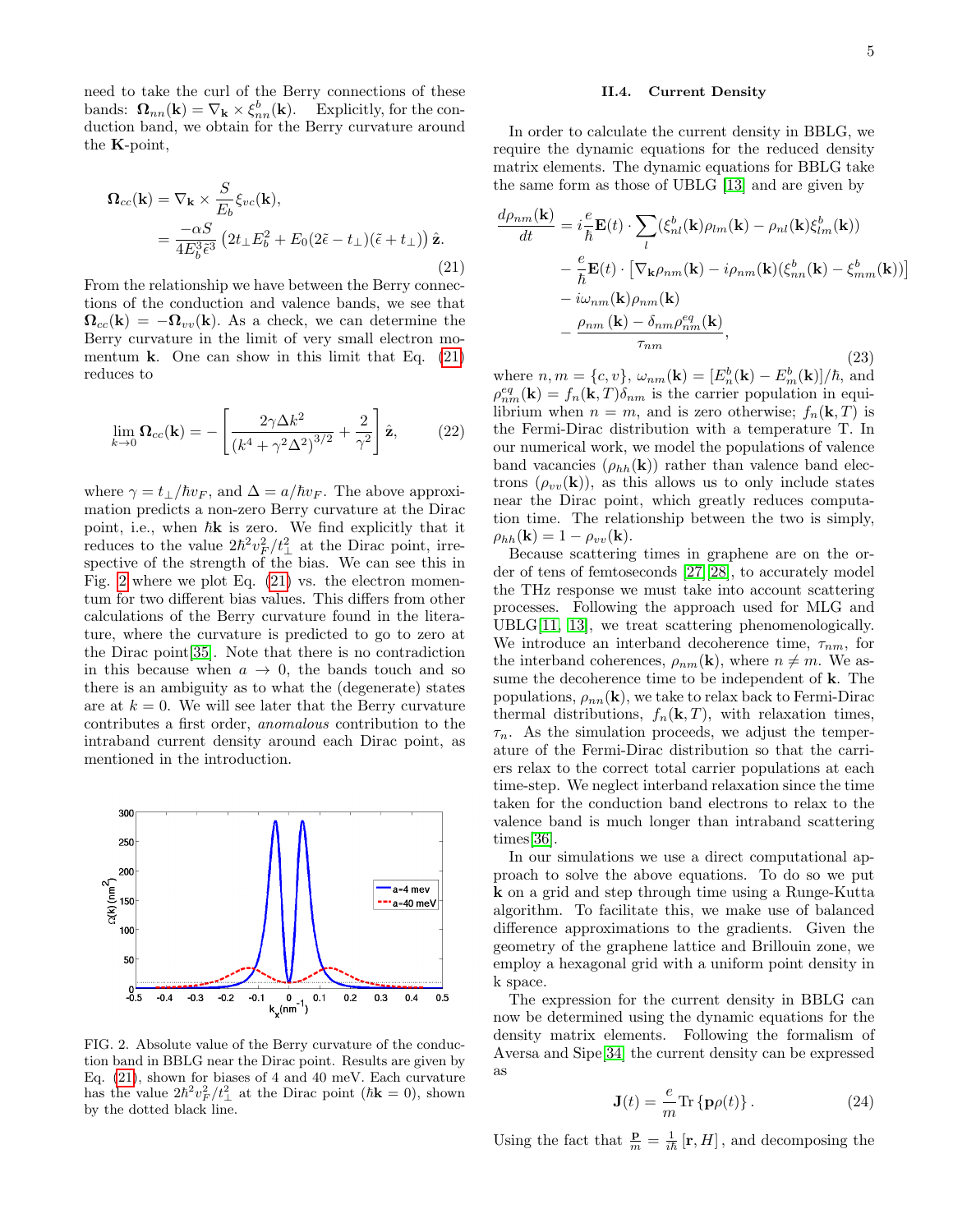position operator into intraband and interband parts,  $\mathbf{r} =$  $\mathbf{r}_i + \mathbf{r}_e$ , we can write this as [\[34\]](#page-13-5)

$$
\mathbf{J}(t) = \frac{e}{i\hbar} \text{Tr} \left\{ [\mathbf{r}, H] \, \rho(t) \right\} \n= \frac{e}{i\hbar} \sum_{n} \sum_{\mathbf{k}} \left\langle n, \mathbf{k} \, | \, [\mathbf{r}_i, H] \, \rho(t) \, | n, \mathbf{k} \right\rangle \n+ \frac{e}{i\hbar} \sum_{n} \sum_{\mathbf{k}} \left\langle n, \mathbf{k} \, | \, [\mathbf{r}_e, H] \, \rho(t) \, | n, \mathbf{k} \right\rangle,
$$
\n(25)

where the trace is over the single electron states, and  $\rho(t)$  is the reduced density matrix with matrix elements  $\rho_{nm}(\mathbf{k})$ . The decomposition of the position operator allows us to define the total current density as the sum of an intraband contribution,  $J_i$ , and an interband contribution,  $J_e$ . Using our effective Hamiltonian, as well as the matrix elements of the position operator (Eq. [13\)](#page-3-1), one may determine expressions for these contributions. The procedure is similar to that presented in recent work on MLG and UBLG[\[13,](#page-12-3) [37\]](#page-13-8). After considerable work, the intraband current density near the Dirac point can be shown to be given by

<span id="page-5-0"></span>
$$
\mathbf{J}_{\mathbf{i}} = \frac{e}{\hbar} \sum_{\mathbf{k}} \left[ \nabla_{\mathbf{k}} E_{c_{1}}^{b}(\mathbf{k}) - e\mathbf{E} \times \Omega_{c_{1}c_{1}}(\mathbf{k}) \right] (\rho_{cc}(\mathbf{k}) + \rho_{hh}(\mathbf{k}))
$$
  
\n
$$
- \frac{2e^{2}}{\hbar} \sum_{\mathbf{k}} \text{Re} \left\{ \rho_{cv}(\mathbf{k}) \right\} \mathbf{E} \times \mathbf{\Lambda}(\mathbf{k})
$$
  
\n
$$
- \frac{2e^{2}}{\hbar} \sum_{\mathbf{k}} \left[ \text{Re} \left\{ \rho_{cv}(\mathbf{k}) \left( \mathbf{E} \cdot \nabla_{\mathbf{k}} \right) \xi_{vc}^{b}(\mathbf{k}) \right\} \right]
$$
  
\n
$$
- 2 \text{Im} \left\{ \rho_{cv}(\mathbf{k}) \left( \mathbf{E} \cdot \xi_{cc}^{b}(\mathbf{k}) \right) \xi_{vc}^{b}(\mathbf{k}) \right\} \right],
$$
 (26)

where we have defined

$$
\mathbf{\Lambda}(\mathbf{k}) \equiv \left(\nabla_{\mathbf{k}} - 2\xi_{cc}^{b}(\mathbf{k})\right) \times \xi_{vc}^{b}(\mathbf{k}). \tag{27}
$$

Next, we calculate the interband current density by taking the time derivative of the polarization density,

$$
\mathbf{J}_e = \frac{d\mathbf{P}_e}{dt},\tag{28}
$$

where the polarization density is given by

<span id="page-5-4"></span>
$$
\mathbf{P}_e = 2e \sum_{\mathbf{k}} \text{Re}\left\{\xi_{vc}^b(\mathbf{k})\rho_{cv}(\mathbf{k})\right\}.
$$
 (29)

This procedure is different than what is proposed in Eq. [\(24\)](#page-4-2), and ultimately allows for the simplest calculation of the interband current density.

The sums over **k** in the expressions for the intraband and interband current densities are restricted to a region near the K-Dirac point. We also need to take into account the current density near the  $K'$  point. For MLG and UBLG, we found that due to the symmetry of the Brillouin zone, the current densities around both Dirac points are identical[\[13,](#page-12-3) [37\]](#page-13-8). To obtain the total current density in these cases, we simply multiplied the results calculated at the K-point by two in order to account for

this degeneracy. However, in the case of BBLG, due to the nature of the connection elements and density matrix elements, it is not immediately obvious whether the current densities around each unique Dirac point are identical or not. To deal with this, in our simulation, we calculate the current densities around each individual Dirac point and combine the contributions.

We consider a suspended graphene sample such as employed in experiments on MLG[\[28\]](#page-12-13), and use the timedependent current densities to calculate the transmitted and the reflected THz fields, using a procedure identical to that used for MLG[\[37\]](#page-13-8). We have verified convergence in the nonlinear regime by changing the grid density, the extent of the grid, the time-step tolerance, and the polarization of the incident field.

### II.5. Linear Response

Before considering the nonlinear response of BBLG, we first examine the linear response to an incident THz field. In order to calculate the linear response we need to calculate expressions for the first order density matrix elements. Once we have these, we may then use Eq. [\(26\)](#page-5-0) to express the first order intraband current density as

<span id="page-5-1"></span>
$$
\mathbf{J}_{\mathbf{i}}^{(1)} = \frac{2e}{\hbar} \sum_{\mathbf{k}} \left\{ \frac{\left(E_0 - \frac{2S^2}{\tilde{\epsilon}}\right)}{E_b} \frac{\alpha \mathbf{k}}{2\tilde{\epsilon}} \sum_{\prime} \left(\rho_{cc}^{(1)}(\mathbf{k}) + \rho_{hh}^{(1)}(\mathbf{k})\right) + e\mathbf{E} \times \mathbf{\Omega}_{cc}(\mathbf{k}) \left(\Delta \rho_{cc}^{(0)}(\mathbf{k}) + \Delta \rho_{hh}^{(0)}(\mathbf{k})\right) \right\}.
$$
\n(30)

Here we have included the factor of 2 to account for spin degeneracy. We have also defined the difference between the zeroth order populations near the  $\bf{K}$  and  $\bf{K}'$ -points as

<span id="page-5-2"></span>
$$
\Delta \rho_{nn}^{(0)}(\mathbf{k}) = \rho_{nn}^{(0)}(\mathbf{K} + \delta \mathbf{k}) - \rho_{nn}^{(0)}(\mathbf{K}' + \delta \mathbf{k}), \qquad (31)
$$

and the sum of the first order populations near the K and  $\mathbf{K}'$ -points as

<span id="page-5-3"></span>
$$
\sum_{l} \rho_{nn}^{(1)}(\mathbf{k}) = \rho_{nn}^{(1)}(\mathbf{K} + \delta \mathbf{k}) + \rho_{nn}^{(0)}(\mathbf{K}' + \delta \mathbf{k}).
$$
 (32)

It is well known that if the band structure of a crystalline solid has a non-zero Berry curvature, the electrons in those bands will acquire a component to their velocity that is transverse to an applied electric field [\[19\]](#page-12-7). This component is commonly known as the anomalous velocity. We can see in Eq. [\(30\)](#page-5-1) that there is a component of the intraband current density that is perpendicular to the direction of the field, the magnitude of which is proportional to the Berry curvature of the conduction band,  $\Omega_{cc}(\mathbf{k})$ . This contribution arises from the anomalous velocity of the electrons, and is equivalent to a Hall current. We see that there is a first order contribution to the anomalous intraband current density around each individual Dirac point, however, the full anomalous contribution goes to zero because the zeroth order population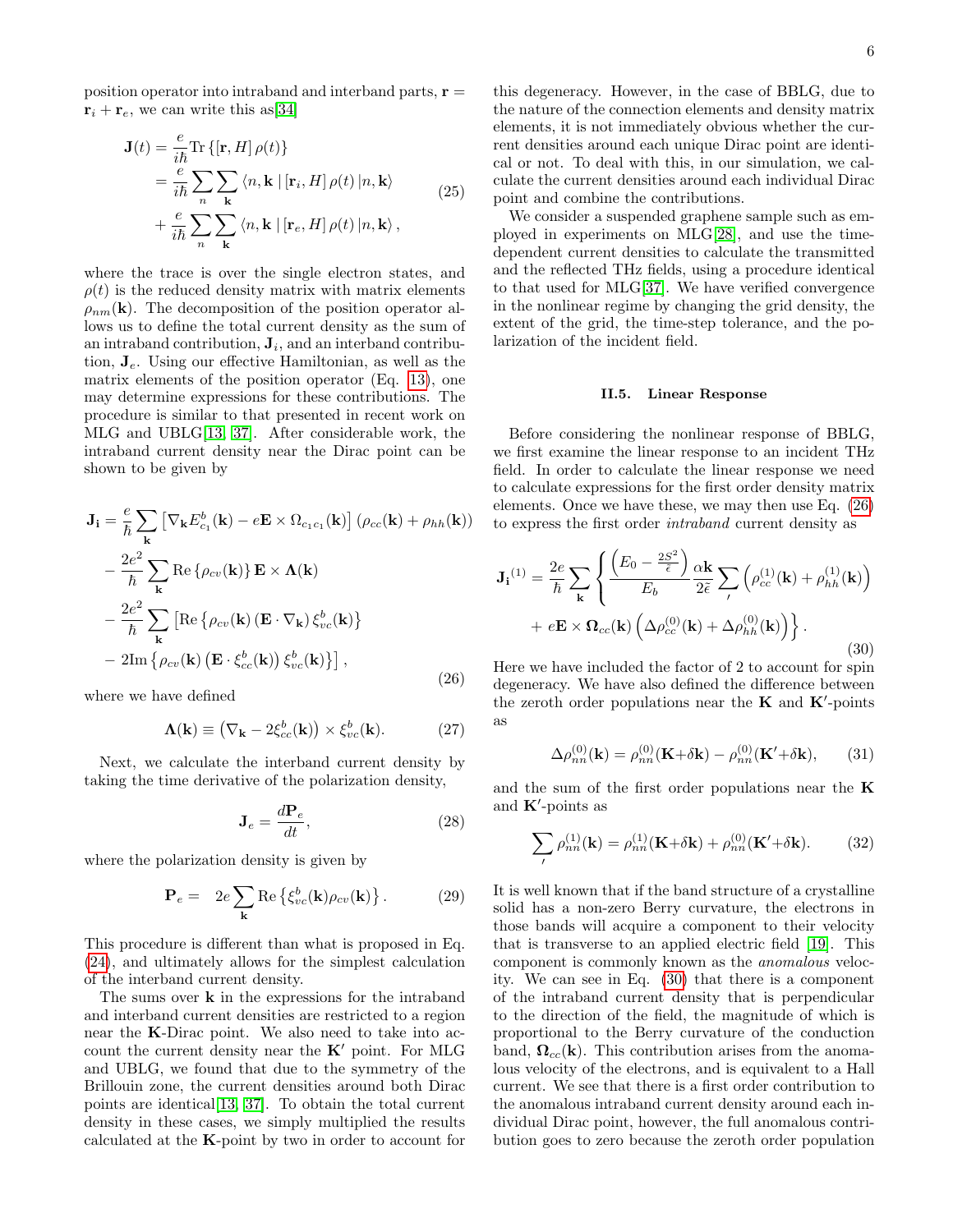difference, given by  $Eq.(31)$  $Eq.(31)$ , vanishes. In this situation, the sum of the populations at each Dirac point, given by Eq. [\(32\)](#page-5-3), goes to twice the population at one of the points. If one were able to introduce through optical or electrical means a population difference between the carriers at the two Dirac points so that Eq.[\(31\)](#page-5-2) is non-zero, there exists the ability to change the direction and magnitude of the anomalous current contribution.

As the anomalous contribution to the intraband current density goes to zero to first order, the sole first order contribution is due to the first term in Eq. [\(30\)](#page-5-1). The first order populations of the conduction and valence bands,  $\rho_{nn}^{(1)}(\mathbf{k})$ , are proportional to the gradients of their respective Fermi-Dirac distributions,  $f_n(\mathbf{k}, T)$ . We can use this relationship to integrate Eq. [\(30\)](#page-5-1) by parts. By changing the integration variable from **k** to  $\tilde{\epsilon}'(\mathbf{k}) \equiv \tilde{\epsilon}(\mathbf{k}) - t_{\perp}$ , we arrive at our final expression for the first order intraband current density:

<span id="page-6-0"></span>
$$
\mathbf{J_i}^{(1)} = C(\omega_p) \int_0^\infty d\tilde{\epsilon}' \left\{ \frac{E_i}{E_b} \frac{2t_\perp^2}{(\tilde{\epsilon}' + t_\perp)^3} + \frac{\left[ \left( (\tilde{\epsilon}' + t_\perp)(2\tilde{\epsilon}' + t_\perp) + 8S^2 \right) E_b^2 - E_i^2 \right] \tilde{\epsilon}'(\tilde{\epsilon}' + 2t_\perp)}{E_b^3} \frac{\tilde{\epsilon}'(\tilde{\epsilon}' + 2t_\perp)}{(\tilde{\epsilon}' + t_\perp)^3} \right\} \times \frac{e^{-\beta E_b} + \cosh(\beta E_b)}{\cosh(\beta E_F) + \cosh(\beta E_b)}.
$$

(33) Here we have defined the variable  $E_i \equiv E_0(\tilde{\epsilon}' + t_\perp) - 2S^2$ for simplicity. Also,  $\beta = k_BT$  and  $E_F$  is the Fermi level of the system.  $C(\omega_p)$  is a time and frequency-dependent coefficient that includes the electric field:

$$
C(\omega_p) = \frac{i|e|^2 \mathbf{E}(\omega_p) e^{-i\omega_p t}}{2\hbar^2 \pi (\omega_p + i/\tau_c)},
$$

and we take our field to be harmonic,

$$
\mathbf{E}\left(t\right) = \mathbf{E}\left(\omega_p\right)e^{-i\omega_p t}.
$$

It is possible to show that in the limit that  $a \to 0$ , Eq. [\(33\)](#page-6-0) is identical to the expression for the UBLG case [\[13\]](#page-12-3).

We follow the same approach for the interband current as we did for the intraband current; calculate the current near each Dirac point, then determine the contribution from both points combined. The first order polarization density near the **K**-point is given by Eqs.  $(29)$  and  $(16)$ :

$$
\mathbf{P}_{\mathbf{e}}^{(1)}(\mathbf{K}) = 4e \sum_{\mathbf{k}} \text{Re} \left\{ \left( \frac{E_0}{E_b} \left( \frac{\tilde{\epsilon} + t_{\perp}}{2\tilde{\epsilon}} \right) \frac{\hat{\theta}}{k} - \frac{iS}{4E_b^2} (\tilde{\epsilon} + 2E_0) \frac{\alpha k}{\tilde{\epsilon}^2} \hat{\mathbf{k}} \right) \rho_{cv}^{(1)}(\mathbf{k}) \right\},
$$
(34)

where we have included the factor of 2 to account for spin degeneracy. The first order matrix element describing the coherence between conduction and valence band is given explicitly by,

<span id="page-6-1"></span>
$$
\rho_{cv}^{(1)}(\mathbf{k}) = \frac{e\mathbf{E} \cdot \xi_{cv}^b(\mathbf{k})e^{-i\omega_p t}}{\hbar \left(\omega_{cv}(\mathbf{k}) - \omega_p - i/\tau_{cv}\right)} \left[\rho_{vv}^{(0)}(\mathbf{k}) - \rho_{cc}^{(0)}(\mathbf{k})\right].
$$
\n(35)

Here  $\omega_{cv}(\mathbf{k}) = [E_c^b(\mathbf{k}) - E_v^b(\mathbf{k})]/\hbar = 2E_b(\mathbf{k})/\hbar$ , and the  $\rho_{nn}^{(0)}(\mathbf{k})$  are the zeroth order populations of the conduction and valence bands. From Eq. [\(35\)](#page-6-1), we can see that the first order coherence is proportional to the dot-product of the electric field with the interband connection element:  $\mathbf{E} \cdot \xi_{cv}^{b}(\mathbf{k})$ . As such, when converting the sum into an integral via the substitution,  $\triangle k \to 0$ ,  $\sum_k \to \frac{1}{(2\pi)^2} \int d\mathbf{k}$ , we must take care when calculating the integral over the angle,  $\theta$ . To simplify our calculation of the interband polarization density, let us define  $\xi_{vc}^b(\mathbf{k}) \equiv R(\mathbf{k})\hat{\theta} - iI(\mathbf{k})\hat{\mathbf{k}},$ where  $R(\mathbf{k})$  and  $I(\mathbf{k})$  are the amplitudes of the real and imaginary parts of  $\xi_{vc}^b(\mathbf{k})$ , respectively,

$$
R(\mathbf{k}) = \frac{E_0}{E_b} \left(\frac{\tilde{\epsilon} + t_{\perp}}{2\tilde{\epsilon}}\right) \frac{1}{k},
$$
  
\n
$$
I(\mathbf{k}) = \frac{S}{4E_b^2} \left(\tilde{\epsilon} + 2E_0\right) \frac{\alpha k}{\tilde{\epsilon}^2}.
$$
\n(36)

Our expression for the first order polarization density around the  $K$ -point is then given by,

$$
\mathbf{P_e}^{(1)}(\mathbf{K}) = \frac{2|e|^2}{\hbar} \frac{e^{-i\omega_p t}}{(2\pi)^2} \int_0^\infty k dk \left\{ \frac{\left[\rho_{vv}^{(0)}(\mathbf{k}) - \rho_{cc}^{(0)}(\mathbf{k})\right]}{(\omega_{cv}(\mathbf{k}) - \omega_p - i/\tau_{cv})} \times \int_0^{2\pi} d\theta \left(R(\mathbf{k})\hat{\theta} - iI(\mathbf{k})\hat{\mathbf{k}}\right) \mathbf{E} \cdot \left(R(\mathbf{k})\hat{\theta} + iI(\mathbf{k})\hat{\mathbf{k}}\right) \right\} + c.c.
$$
\n(37)

Using the relations  $\hat{\mathbf{k}} = cos(\theta)\hat{\mathbf{x}} + sin(\theta)\hat{\mathbf{y}}, \ \hat{\theta} =$  $-sin(\theta)\hat{\mathbf{x}}+cos(\theta)\hat{\mathbf{y}}$  and  $\mathbf{E} = \mathbf{E}_x\hat{\mathbf{x}} + \mathbf{E}_y\hat{\mathbf{y}}$ , and integrating over  $θ$ , we obtain

$$
\int_0^{2\pi} d\theta \left( R(\mathbf{k}) \hat{\theta} - iI(\mathbf{k}) \hat{\mathbf{k}} \right) \mathbf{E} \cdot \left( R(\mathbf{k}) \hat{\theta} - iI(\mathbf{k}) \hat{\mathbf{k}} \right)
$$
  
=  $\pi \mathbf{E} \left[ R(\mathbf{k})^2 + I(\mathbf{k})^2 \right]$  (38)  
-  $i2\pi R(\mathbf{k}) I(\mathbf{k}) (E_y \hat{\mathbf{x}} - E_x \hat{\mathbf{y}}).$ 

The last term in this integral can be expressed in terms of a cross product with the incident field by noting that  $E_y\hat{\mathbf{x}} - E_x\hat{\mathbf{y}} = \mathbf{E} \times \hat{\mathbf{z}}$ . Finally, simplifying once more by employing the relations,

$$
R(\mathbf{k})^2 + I(\mathbf{k})^2 = \xi_{vc}^{b*}(\mathbf{k}) \cdot \xi_{vc}^b(\mathbf{k}), \tag{39}
$$

$$
2iR(\mathbf{k})I(\mathbf{k})\hat{\mathbf{z}} = \xi_{vc}^{b*}(\mathbf{k}) \times \xi_{vc}^{b}(\mathbf{k}),
$$
\n(40)

we can express the first order interband polarization density as,

<span id="page-6-2"></span>
$$
\mathbf{P}_{\mathbf{e}}^{(1)}(\mathbf{K}) = D(\omega_p) \left\{ \mathbf{E} \int_0^{\infty} k dk \frac{\xi_{vc}^{b*}(\mathbf{k}) \cdot \xi_{vc}^b(\mathbf{k})}{(\omega_{cv}(\mathbf{k}) - \omega_p - i/\tau_{cv})} N(E_b) \right. \\ - \mathbf{E} \times \int_0^{\infty} k dk \frac{\xi_{vc}^{b*}(\mathbf{k}) \times \xi_{vc}^b(\mathbf{k})}{(\omega_{cv}(\mathbf{k}) - \omega_p - i/\tau_{cv})} N(E_b) \right\} \\ + c.c.
$$
 (41)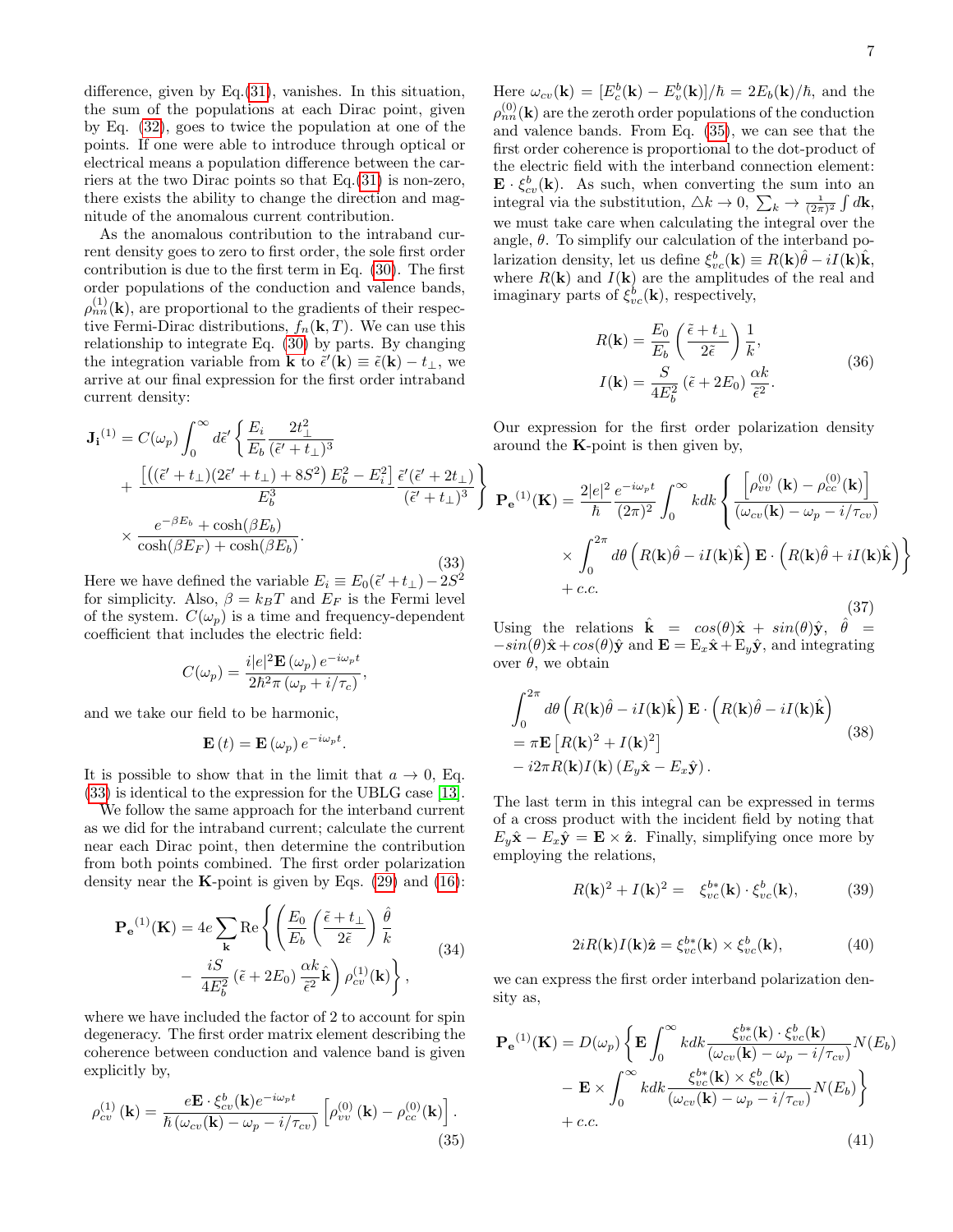Here we have defined the coefficient  $D(\omega_p) = \frac{|e|^2}{2\pi\hbar}$  $rac{|e|^2}{2\pi\hbar}e^{-i\omega_p t}$ . Also, we have defined the zeroth order population difference between the valence and conduction bands as

$$
N(E_b) = \rho_{vv}^{(0)}(\mathbf{k}) - \rho_{cc}^{(0)}(\mathbf{k})
$$

$$
= \frac{\sinh(\beta E_b)}{\cosh(\beta E_F) + \cosh(\beta E_b)},
$$
(42)

Eq. [\(41\)](#page-6-2) is interesting in the sense that even to first order, the incident field should induce an interband polarization density which has a component that is perpendicular to the direction of the field. There is therefore an anomalous interband current density around the  $K$ point.

Finally, by changing the integration variable from k to  $\tilde{\epsilon}'(\mathbf{k})$ , and putting in the full expression for  $\xi_{vc}^b(\mathbf{k})$  given in Eq. [\(16\)](#page-3-0), we obtain for the positive frequency portion of the interband polarization density around the  $\mathbf{K}\text{-point}$ ,

<span id="page-7-1"></span>
$$
\mathbf{P}_{\mathbf{e}}^{(1)}(\mathbf{K}) = \overleftrightarrow{\chi}(\omega_p)^{(1)} \mathbf{E}(\omega_p) e^{-i\omega_p t}, \quad (43)
$$

where we define the elements of the first order susceptibility matrix  $\overleftrightarrow{\chi}(\omega_p)^{(1)}$  as,

<span id="page-7-2"></span>
$$
\chi^{xx}(\omega_p)^{(1)} =
$$
\n
$$
\frac{|e|^2}{8\pi\hbar} \int_0^\infty d\tilde{\epsilon}' \left\{ \frac{E_0^2}{E_b^2} \frac{(\tilde{\epsilon}' + 2t_\perp)}{(\tilde{\epsilon}' + t_\perp)(\omega_{cv} - \omega_p - i/\tau_{cv})} \right\}
$$
\n
$$
+ \frac{E_0 S^2 (2\tilde{\epsilon}' + t_\perp)^2 (\tilde{\epsilon}' + 2t_\perp)}{2E_b^4 (\tilde{\epsilon}' + t_\perp)^3 (\omega_{cv} - \omega_p - i/\tau_{cv})} \right\} N(E_b)
$$
\n(44)

$$
\chi^{xy}(\omega_p)^{(1)} =
$$
\n
$$
\frac{-i|e|^2}{8\pi\hbar} \int_0^\infty d\tilde{\epsilon}' \frac{E_0 S (2\tilde{\epsilon}' + t_\perp) (\tilde{\epsilon}' + 2t_\perp)}{E_b^3 (\tilde{\epsilon}' + t_\perp)^2 (\omega_{cv} - \omega_p - i/\tau_{cv})}
$$
\n
$$
\times N(E_b), \tag{45}
$$

<span id="page-7-3"></span>
$$
\chi^{yy}(\omega_p)^{(1)} = \chi^{xx}(\omega_p)^{(1)}, \chi^{yx}(\omega_p)^{(1)} = \chi^{xy*}(\omega_p)^{(1)}.
$$
\n(46)

Here we have suppressed the explicit k-dependencies for simplicity. In the limit that  $a \rightarrow 0$  (zero bias), we have that  $E_b \to E_0$ , and  $S \to 0$ . Therefore we recover the polarization density due to the low energy bands in UBLG[\[13\]](#page-12-3).

Identical to the cancellation of the anomalous intraband current contribution in Eq. [\(30\)](#page-5-1), when we include both the  $K$  and  $K'$ -point contributions to the interband current density, the anomalous interband current in Eq. [\(41\)](#page-6-2) goes to zero when the contributions from around both Dirac points are added. This is due to the fact that  $I(\mathbf{k})$  has the same sign at each Dirac point but  $R(\mathbf{k})$ flips sign, resulting in the zeroth order population difference between  $\mathbf K$  and  $\mathbf K'$ -points (Eq. [\(31\)](#page-5-2)) which is zero. Thus, our full expression for the first order interband polarization should only include the diagonal elements of the susceptibility matrix,  $\overleftrightarrow{\chi}(\omega_p)^{(1)}$ , multiplied by two to account for both Dirac points.

From the polarization density, it is simple to obtain an expression for the full first order interband current density including both  $K$  and  $K'$ -point contributions. By taking a derivative with respect to time of  $Eq.(43)$  $Eq.(43)$ , we have

<span id="page-7-4"></span>
$$
\mathbf{J}_{\mathbf{e}}^{(1)} = -2i\omega_p \overleftrightarrow{\chi}(\omega_p)^{(1)} \mathbf{E}(\omega_p) e^{-i\omega_p t}
$$
  
=  $\overleftrightarrow{\sigma}(\omega_p)^{(1)} \mathbf{E}(\omega_p) e^{-i\omega_p t}$ , (47)

where the first order conductivity matrix is given by  $\sigma'(\omega_p)^{(1)} = -2i\omega_p \overleftrightarrow{\chi}(\omega_p)^{(1)}$ , and only the diagonal elements of the susceptibility matrix contribute, given by Eqs. [\(44\)](#page-7-2) and [\(46\)](#page-7-3). The factor of two is due to the contribution from both Dirac points. We can now use Eq. [\(47\)](#page-7-4) to compare to our computer simulation for low field amplitudes. We present the results of our simulations in the next section.

## <span id="page-7-0"></span>III. SIMULATION RESULTS

As was done for the case of UBLG [\[13\]](#page-12-3), we employ a computer simulation to investigate the nonlinear response of BBLG to THz radiation. One of the major advantages provided by the simulation in the case of BBLG is its ability to examine the dependency of the nonlinear response on the size of the gap between the conduction and valence bands. This band gap is controlled via the external bias. Not only will interband transitions be affected by the gap size (due to the resonance frequency being gap dependent), intraband transitions will also be affected by the distortion of the bands (sombrero feature). The fields transmitted and reflected from the BBLG are calculated as a function of the current densities and the incident field. These fields are then spectrally analyzed to determine their frequency components. A signature of nonlinear behavior is the observation of high harmonic generation in the spectral composition.

The results of the simulation for low field amplitudes are presented first. We compare these to our first order analytic expressions by showing the agreement between the linear conductivity calculated via both methods. Finally, we present simulation results which examine the higher order response of BBLG in the presence of an external bias, including both doped and undoped systems.

### III.1. Linear Results

To begin, we compare the real part of the conductivity due to the interband current density, calculated by both the computer simulation and the closed form expression, Eq.  $(47)$ , for bias values of 4 meV and 40 meV. This comparison is shown in Fig. [3](#page-8-0) . Since we are comparing an undoped sample, the conductivity associated with intraband transitions is found to be highly suppressed due to the presence of the gap and so we do not include its contribution here. In both cases the scattering time is 50 fs and the temperature is 100 K. As our model for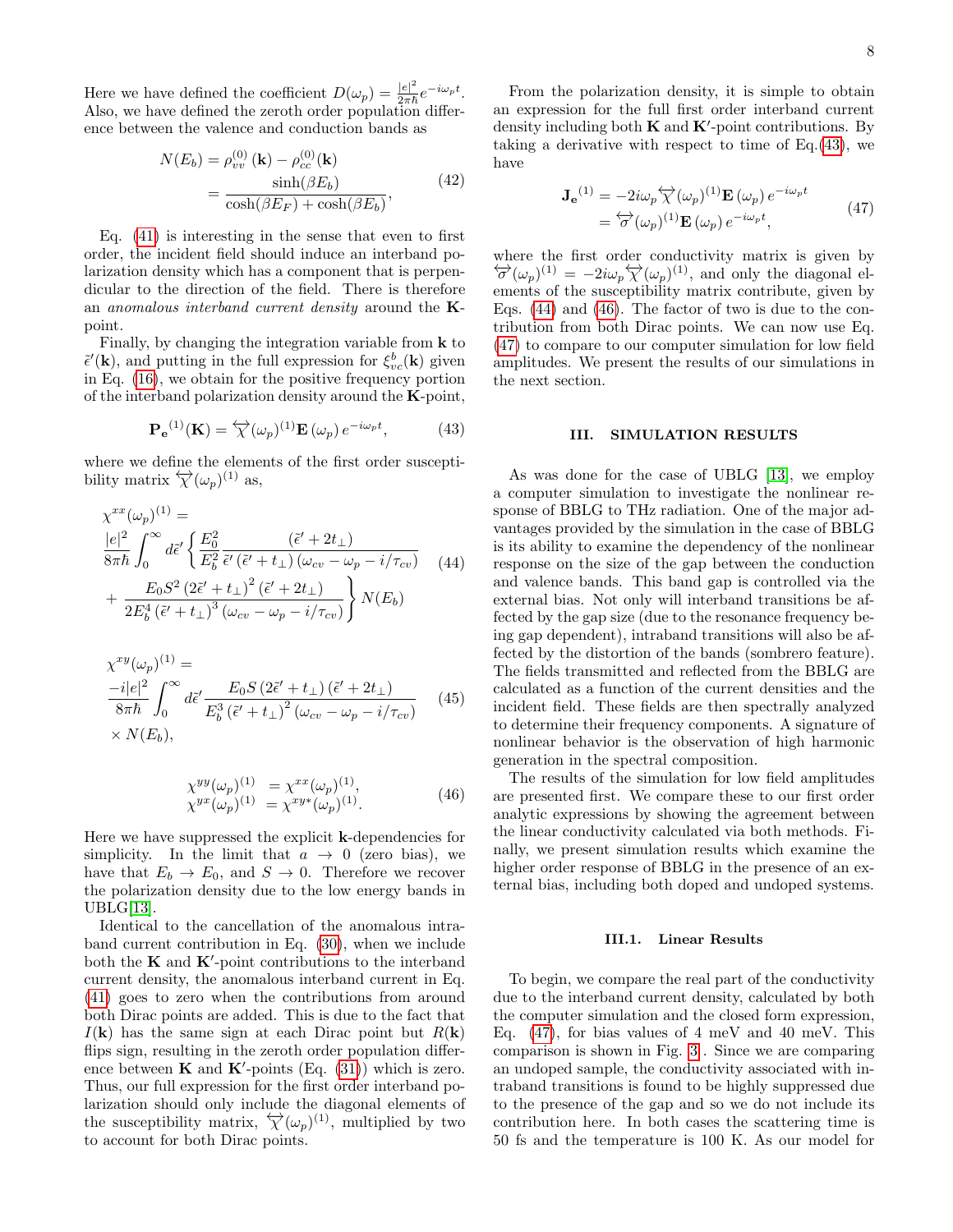BBLG is an effective two-band model, the features we see in the plot are due solely to transitions between the lower energy conduction and valence bands. One would expect the full four-band model to include features associated with the higher energy transitions - as we see in the case of UBLG [\[13\]](#page-12-3). In our case, we find that as the incident frequency goes to zero, the conductivity is zero for both bias values. As we increase the incident frequency (measured in THz), we find that the conductivity rises as we approach the resonance of the gap, and ultimately reaches a final value as we increase the frequency further.



<span id="page-8-0"></span>FIG. 3. Comparison of the real part of the interband conductivity calculated by computer simulation and numerical integration of the closed form expression (Eq.[\(47\)](#page-7-4)). Comparison is made at  $T=100$  K,  $E_F=0$ , and  $\tau=50$  fs. Two different gap sizes are shown, resulting from  $a=4$  meV and  $a=40$  meV . Conductivity is measured in units of the universal conductivity of UBLG,  $\sigma_0 = e^2/2\hbar$ .

The gap size of 8 meV  $(a=4 \text{meV})$ , is approximately equivalent in energy to the photons in a 2 THz pulse. However, at a temperature of 100 K, the thermal energy of the carriers is also approximately 8 meV- equal to the size of the gap. Thus, the interband conductivity at this bias will be affected by thermal populations as well as the THz field driven transitions. We can compare this to the interband conductivity for a gap size of 80 meV  $(a=40)$ meV). A gap size of this value has a resonance frequency of approximately 20 THz. Due to this gap size being an order of magnitude greater than that for  $a=4$  meV, the number of carriers injected by the THz field will be greatly reduced for low photon energies. This leads to a large suppression of the conductivity at lower frequencies compared to the 8 meV gap. Additionally, for  $a=40$  meV we see a sharp rise in the conductivity at approximately 20 THz, which is resonant with the size of the gap. This feature is much more sharply peaked than the resonance feature for a=4 meV. This is due to the fact that the conduction and valence bands visibly *flatten* as the external bias is increased (see Fig. [1\)](#page-2-2). This flattening leads to a larger number of states being available for the interband transition at this resonant frequency, which increases the spectral weight associated with this transition. This is similar to how the nesting of the conduction bands in

UBLG leads to a peak in the conductivity at that reso-nant frequency (75 THz) [\[13\]](#page-12-3). Finally, at even higher frequencies, the conductivity for  $a=40$  meV reduces to the same value as found for  $a=4$  meV. This value is given by  $0.5\sigma_0$ , where  $\sigma_0$  is the universal conductivity of UBLG, given by  $e^2/2\hbar$ . The reason it does not approach the full universal conductivity at high frequencies is due to the fact our model only considers the transition between the bands  $v_2$  and  $c_1$ . The high-frequency limit of  $e^2/4\hbar$ is the same as that found for UBLG when we take into account only the low energy transitions[\[13\]](#page-12-3). If one were to include all the contributions from the higher energy transitions, the interband conductivity should approach  $\sigma_0$  in the limit of large THz frequencies.

## III.2. Nonlinear Results

We now present the results of our full simulations for the nonlinear THz response of BBLG. We have performed simulations for both doped and undoped samples. For the doped case, the incident field amplitude is held fixed and the external bias is set at a number of different values. As we increase the bias, we must increase the Fermi level in order to maintain a consistent carrier density for each case. This allows for a direct evaluation of how THG is affected by the band distortion. For undoped BBLG, we examine the response for a single bias of  $a=2$  meV. In this case we keep the bias fixed and adjust the incident field amplitude. From these undoped results we can determine at which field amplitude we expect to observe the largest THG.

In our simulations for both doped and undoped BBLG, we take the temperature to be 10 K and the scattering time to be 50 fs, which is a conservative value for the temperatures being considered. Our incident field is a sinusoidal Gaussian pulse with central frequency of 1 THz and full width at half maximum (FWHM) of 1 ps. This may be represented mathematically as

<span id="page-8-1"></span>
$$
\mathbf{E}_{i}(t) = \mathbf{E}_{0} e^{-4\log(2) \left(\frac{t-t_{0}}{T_{FWHM}}\right)^{2}} \sin\left[2\pi f_{0}(t-t_{0})\right], \quad (48)
$$

where  $t_0$  is the temporal shift and  $T_{FWHM}$  is the full width at half maximum of the Gaussian pulse. The central frequency of the pulse is given by  $f_0$ .

For our undoped BBLG simulation, the external bias of  $a=2$  meV corresponds to a band gap of 4 meV. The resonant frequency of a band gap this size is approximately 1 THz. Since the incident frequency of our field is on resonance with the band gap, we expect a significant interband current density. However, in the doped case we expect the interband current density to be diminished due to the large Fermi level of the system; the intraband current density will instead be dominant. These two distinct systems allow us to examine both the interband and intraband contributions to the nonlinear response of BBLG. We shall begin by looking at the undoped case.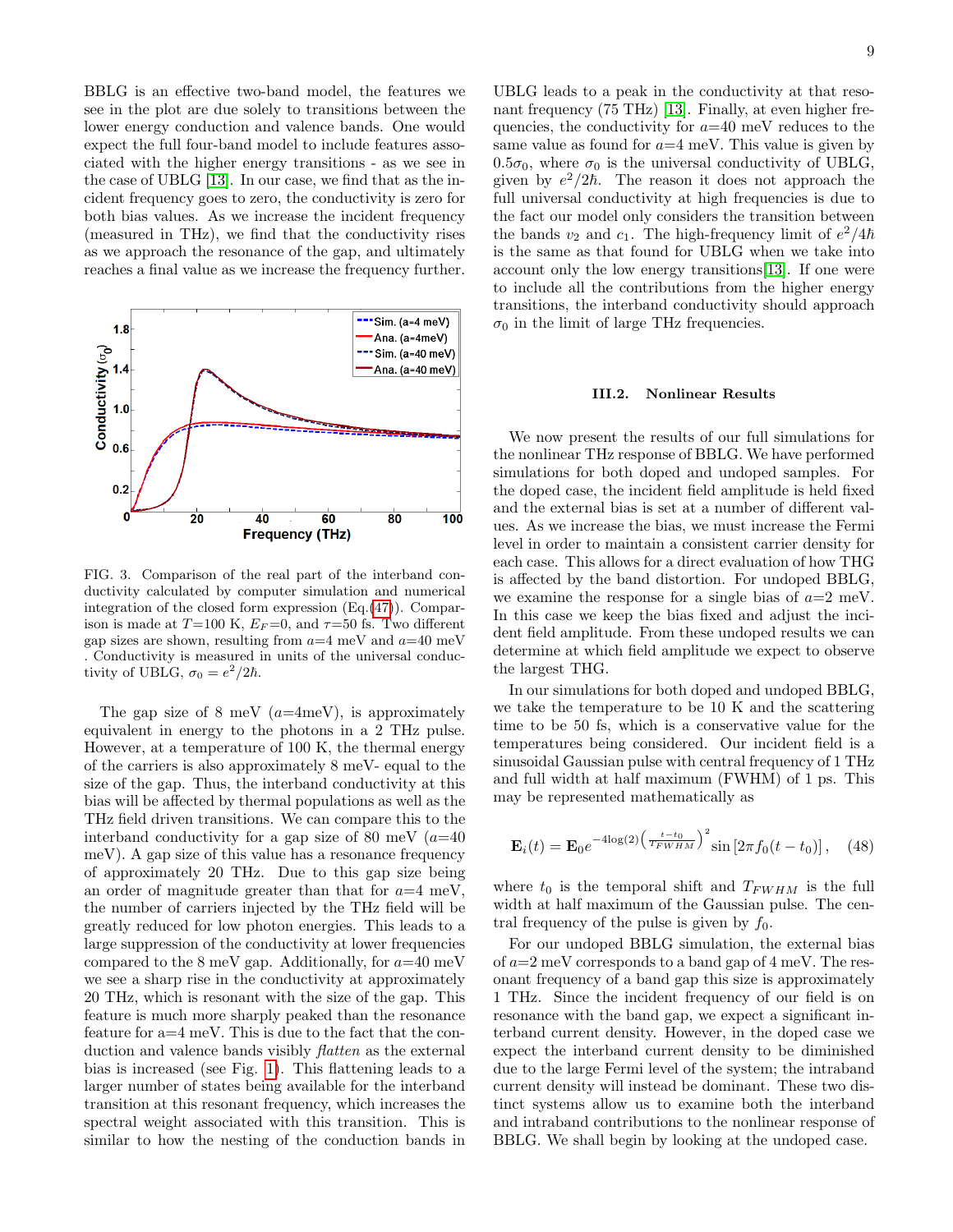#### III.2.1. Undoped BBLG:  $a=2$  meV

We begin by looking at the response of BBLG to incident THz fields with amplitudes ranging from 1.0-2.5  $kV/cm$ , in the presence of an external bias,  $a=2$  meV. In order to do so, we examine the interband and intraband current densities at these field amplitudes, followed by the reflected field and the spectral composition of this field (which is dependent on the current densities). In Fig. [4](#page-9-0) we plot the interband and intraband current densities for four different incident field amplitudes (1.0, 1.5, 2.0, and  $2.5 \text{ kV/cm}$ . All current densities are normalized to the incident field such that, if the response were linear, these relative currents would be unchanged by an increase in incident field. This procedure allows for a comparison between the current densities at each field amplitude, as well as for the clear identification of any nonlinear behavior. In what follows, we refer to these as relative current densities. The relative intraband and interband current densities at these field amplitudes are shown in Figs. [4a](#page-9-0) and [4b](#page-9-0), respectively.



<span id="page-9-0"></span>FIG. 4. Response of BBLG to a incident field of 1 THz at a number of field amplitudes and a bias  $a=2$  meV. a) Intraband current density normalized to incident field amplitude. b) Interband current density normalized to incident field amplitude.

Let us first examine the intraband current density. We see that as the field amplitude is increased, the intraband current density also increases. This is similar to the be-havior of the intraband current density in MLG[\[11\]](#page-12-2). This increase arises due to the increase in carrier density from the interband injection of carriers. Since the photons in our 1 THz pulse are essentially resonant on the band gap of 4 meV, this injection of carriers is expected. We present the interband current density for BBLG in Fig. [4b](#page-9-0). We clearly see large distortions in the interband current for all of the field amplitudes. Similar to what we observed in our earlier work for the UBLG case[\[13\]](#page-12-3), we find that as the incident field increases, there is a decrease in the relative interband current density.

We can also see the effect the external bias has on the ratio of the interband and intraband current densities. For UBLG we found that the ratio of interband to intraband current densities at peak amplitude was approximately  $J_e/J_i \simeq 0.5$  for an incident field of 1.0 kV/cm [\[13\]](#page-12-3), i.e. the interband current density is half that of the intraband. However, for BBLG we find that  $J_e/J_i \simeq 4.0$ for the  $1.0 \, \text{kV/cm}$  field, i.e. the interband current density is approximately four times larger than the intraband. Thus, because it opens up a band gap, the application of an external bias allows us to control which current is dominant. Because the interband current contains most of the nonlinearity, we might expect that the application of this bias will increase the overall nonlinear response.

We can see the effect that the interband and intraband currents have on the nonlinear response of BBLG by looking at the reflected field, as well as its spectral composition. The normalized time-dependent reflected fields for the different field amplitudes (1.0, 1.5, 2.0, and  $2.5 \text{ kV/cm}$  are shown in Fig. [5a](#page-9-1), and the spectral responses normalized to the peak amplitude of the reflected field at the fundamental frequency (1 THz) are presented in Fig. [5b](#page-9-1).



<span id="page-9-1"></span>FIG. 5. Response of BBLG to a incident field of 1 THz at a number of field amplitudes and a bias of  $a=2$  meV. a) The reflected field in the temporal domain, normalized to the amplitude of the incident field. Value of  $E_r/E_0$  is multiplied by 100 for clarity. b) The amplitude spectra of the reflected signal normalized to the peak at the fundamental frequency of 1 THz.

In Fig. [5a](#page-9-1) we can see large distortion in the reflected fields for all of the field amplitudes. Furthermore, from the ratio of the current densities given above, it appears that the reflected field for BBLG is dominated by the interband current density, while for UBLG it is dominated by the intraband current density.

We can see how the differences in the current ratios in biased and unbiased BLG might affect the nonlinear response by looking at the spectral composition of the reflected field for BBLG, in Fig. [5b](#page-9-1). We find that at the lowest field amplitude of 1.0 kV/cm, we have a third harmonic signal of approximately 38% of the reflected spectral peak at the fundamental, which corresponds to an amplitude of 0.06% with respect to the fundamental in the incident field. The incident field of 2.0 kV/cm induces the largest third harmonic generation. At this amplitude, we find a maximum in the third harmonic of approximately 45% the spectral peak at the fundamental (0.07% of the fundamental in the incident field). For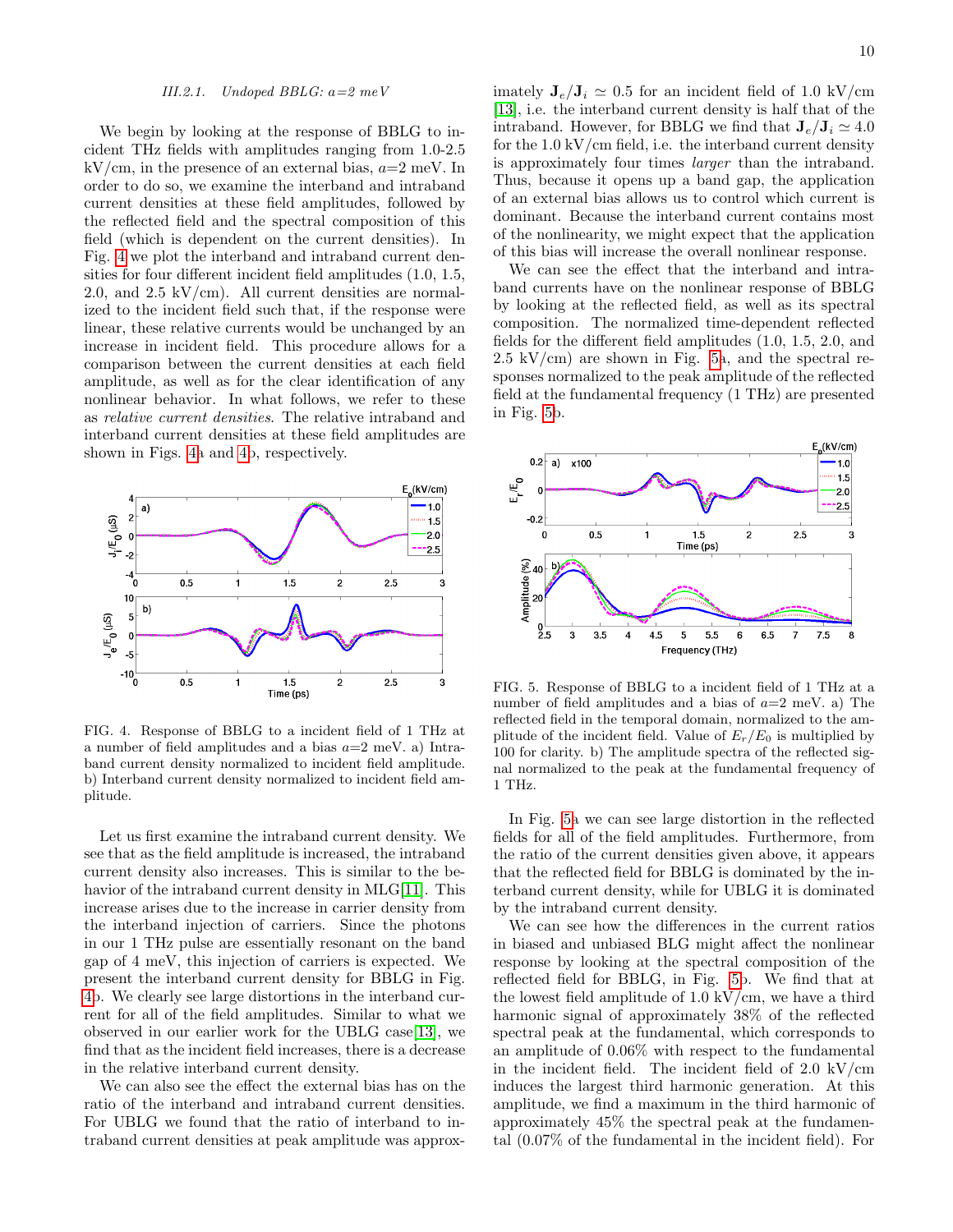larger field amplitudes the third harmonic is found to decrease again. This value of 45% of the reflected fundamental is significantly larger than the maximum of 30% we found in the UBLG case for a 1 THz pulse[\[13\]](#page-12-3). It is also larger than the value of 32% found for the third harmonic in MLG under the same conditions [\[11\]](#page-12-2). At these higher field amplitudes we also see the presence of a 5th harmonic, which reaches a maximum amplitude of approximately 27% of the fundamental in the reflected field (0.03% of the fundamental in the incident field) for the incident amplitude of 2.5 kV/cm.

The fact that the interband current density plays a dominant role in determining the reflected field in BBLG, may explain the difference between THG in the BBLG and UBLG cases. The nonlinearity is greater in the interband current density, so that when the reflected field is dominated by the interband response, its spectral composition will have a greater percentage of high frequency components. This would explain why we see such a large third harmonic amplitude in the reflected field of BBLG. It also underscores the importance of the interplay between the intraband and interband current densities in producing THG.

We shall next look at the results of simulations for doped BBLG. In this case the response will be due primarily to the intraband current.

### III.2.2. Doped BBLG:  $E_0 = 50 \frac{kV}{cm}$

In this section, we examine the case of doped BBLG. We take the incident field to be the 1 THz pulse given by Eq.  $(48)$ , with an amplitude of 50 kV/cm. Instead of adjusting the field amplitude as we did for the undoped BBLG simulations, we will adjust the external bias value. We choose four different values of the bias at which to run simulations. These values provide us with a wide range of band structures, allowing us to determine what effect - if any - the curvature of the band has on the nonlinear behavior of doped BBLG. The structure of the conduction band is shown in Fig. [6](#page-10-0) for the four different biases for which we ran simulations. Also shown in the same figure is the band structure of MLG (dotted black line), which has the characteristic linear dependence on the crystal momentum. As can been seen, the four bias values result in four distinct band structures. For  $a=0$  meV, we recover the band structure of UBLG. At  $a=50$  meV we see that a gap has been introduced, and there has been some flattening of the band structure. At  $a=150$  meV we can clearly start to see the onset of the sombrero feature. For the largest bias of  $a=200$  meV, the sombrero feature is well defined and the band gap is now very apparent. For each of these bias values the charge carrier density is held fixed at a value of  $2.0 \times 10^{12}/cm^2$ . Of course, for these simulations the size of the gap will not be as important since we are interested in mainly the intraband dynamics. However, the sombrero feature should be of great interest in this analysis.

Since the interband current density in essentially neg-



<span id="page-10-0"></span>FIG. 6. Comparison of conduction band,  $c_1$ , of BBLG for bias values of  $a = 0, 50, 150, \text{ and } 200 \,\text{meV}$ . The dotted black line shows the band structure of MLG for comparison. At higher bias we see the presence of the 'sombrero' feature.



<span id="page-10-1"></span>FIG. 7. Normalized intraband current density of BBLG in response to the 1 THz pulse with amplitude of 50 kV/cm for a number of different bias values,  $a = 0$ , 50, 150 and 200 meV. Intraband current density normalized to incident field amplitude is shown.The dotted black line shows intraband current density of MLG under identical conditions.

ligible for the doping level considered, in Fig. [7](#page-10-1) we only plot the relative intraband current densities for the four bias values. We also include the relative intraband current density of MLG for the same carrier concentration for comparison. One thing we notice is that as the bias is increased, the relative intraband current density decreases. From a maximum amplitude of approximately  $350 \mu S$  at zero external bias, to a maximum of approximately  $250 \mu S$  at a bias of 200 meV. The maximum relative current density in MLG at this carrier density is approximately 400  $\mu$ S. It is also quite easy to see the presence of distortion in the intraband current density, for each of the bias values. The shape of this distortion appears to be similar for all biases considered. One might expect the distortions at the higher bias values (150 & 200 meV) to be of a different nature than those at lower biases. This expectation is based on the sombrero feature being present for large bias values. Certainly the motion of the electrons in the conduction band - which is the basis for our intraband current density - should be affected by this feature.

We can visualize the effect the sombrero feature has on the intraband motion via a plot of the electron density in the conduction band, as shown in Fig. [8.](#page-11-0) For this simu-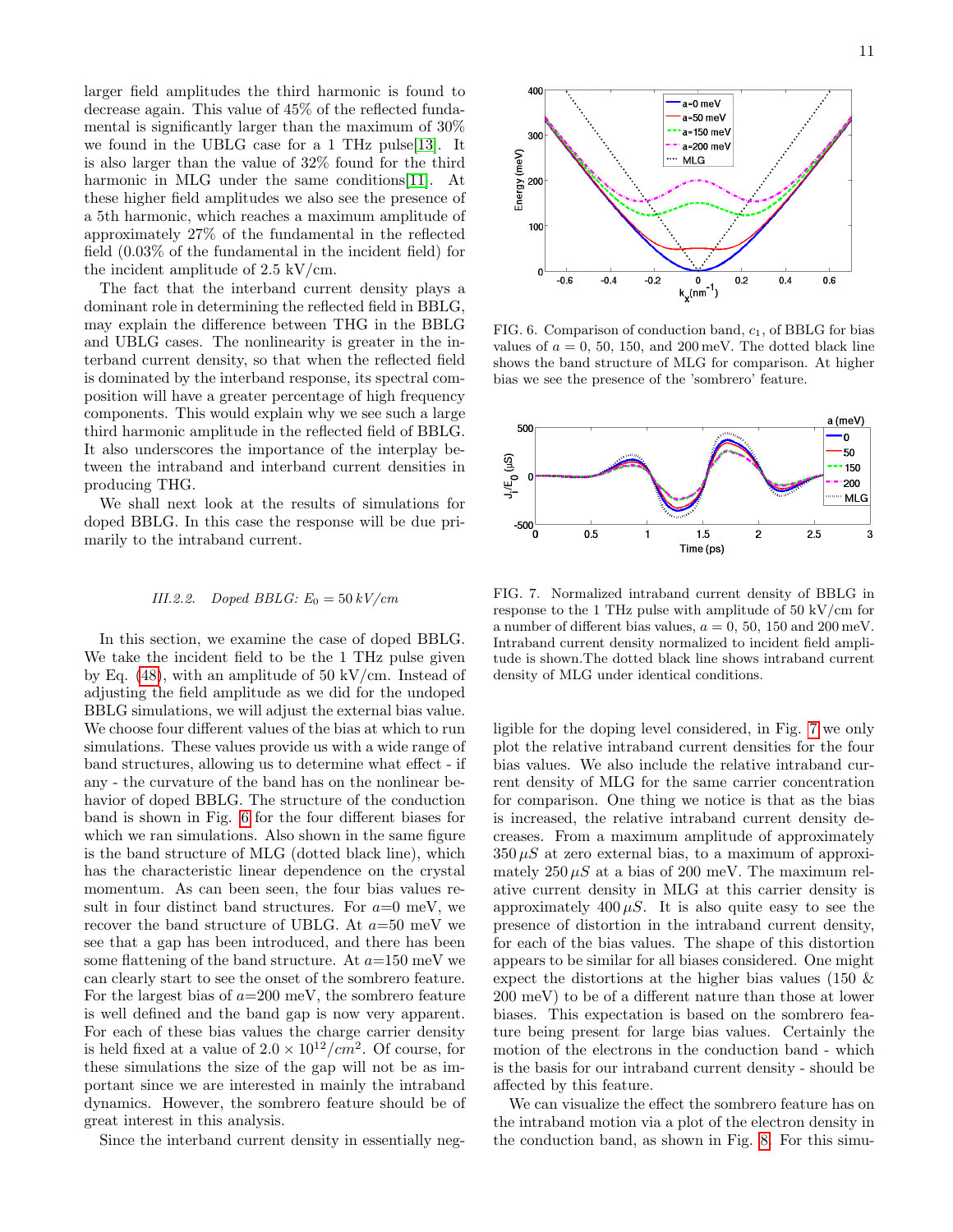

<span id="page-11-0"></span>FIG. 8. Normalized conduction electron density distribution in k-space for a bias of  $a=150$  meV at (a) the initial thermal conditions, (b) at time  $t=1.55$  ps, (c) at  $t=1.75$  ps, (d) and at  $t=2.00$  ps for a 50 kV/cm incident field. White lines indicate the position of the Dirac point.

lation we used the bias value of  $a=150$  meV, with which we are clearly able to see the sombrero feature present when the carriers are in equilibrium in Fig. [8a](#page-11-0). Here we see that the density of carriers in the conduction band appears as a 'Fermi ring' in k-space. We are interested in what happens to the Fermi ring during the interaction with the incident THz field. In Fig. [8b](#page-11-0) we see the density at approx t=1.55 ps, after half of the incident pulse has passed. In this instant the distribution of carriers in the conduction band is driven to the left of the Dirac point by the incident field. What is interesting, is that the population has been 'split' in two by the sombrero feature; with half the carriers going above the feature, and half below. Fig. [8c](#page-11-0) shows the distribution at  $t=1.75$  ps, at what is essentially its farthest position to the left of the Dirac point. We can see that as the carriers are driven passed the sombrero feature, they begin to merge again on the far side of it. Finally, in Fig. [8d](#page-11-0) we see the distribution at  $t=2.00$  ps, when the carriers are moving back towards the Dirac point, and are in the process of forming the ring structure once again. The distribution then settles back into thermal equilibrium (Fig. [8a](#page-11-0)) once the pulse leaves the system. Once again, we can determine the effect this 'splitting' of the carrier density has on the nonlinear behavior by looking at the the normalized time-dependent reflected fields for the different bias values, shown in Fig. [9a](#page-11-1), along with the spectral responses normalized to the peak amplitude at the fundamental frequency (1 THz), shown in Fig. [9b](#page-11-1).

Looking at first the reflected field, we see that it is almost 180 degrees out of phase with the intraband current density; which is expected since the interband current is negligible in this case. The maximum amplitude occurs at a bias of  $a=0$  meV, i.e when no external bias is present. The value obtained is approximately 3.5 kV/cm for an incident field of  $50 \text{ kV/cm}$ . We can compare this with the maximum value of 4.0 kV/cm found in MLG at the same incident field amplitude. In terms of the



<span id="page-11-1"></span>FIG. 9. Response of BBLG to a incident field of 1 THz at a field amplitude of 50 kV/cm and bias values  $a = 0, 50, 150$ and 200 meV. a) The reflected field in the temporal domain, normalized to the amplitude of the incident field. Value of  $E_r/E_0$  is multiplied by 100 for clarity. b) The amplitude spectra of the reflected signal normalized to the peak at the fundamental frequency of 1 THz. In both plots, dotted black line shows response of MLG under identical conditions

visual distortions in the reflected field, the sombrero feature surprisingly had little effect, other than to decrease the overall maximum amplitude. The shape of the distortions is relatively the same for all bias values (and even MLG).

We can determine the nonlinear behavior by examining the spectral composition of the reflected fields for these bias values. This is shown in Fig. [9b](#page-11-1). It is immediately clear from this plot that the maximum third harmonic, normalized to the peak amplitude at the fundamental frequency (1 THz), is given by the response of MLG; the maximum value is approximately 10% of the fundamental in the reflected field. This may not be too surprising, as the linear band structure of MLG has been shown to produce highly nonlinear effects [\[11\]](#page-12-2)[\[37\]](#page-13-8)[\[12\]](#page-12-16). More surprising, is the fact that the second largest third harmonic amplitude ( $\simeq 8\%$  of the reflected fundamental) arises from the case of zero external bias - or the UBLG system. This is surprising in the sense that one would think the sombrero feature - and the splitting effect it has on the intraband motion - would lead to THG that is greater than would be seen in the absence of this feature. This does not seem to be the case for the third harmonic at least, as the bias values of 150 and 200 meV correspond to third harmonic amplitudes of approximately 6% and 7% of the fundamental amplitude in the reflected field, respectively.

However, for all of the bias values considered in the doped case, we find that the ratio of the third harmonic amplitude to the fundamental amplitude in the incident field is larger than that found in the undoped case. This is due to the fact that the ratio of the reflected field to the incident field is almost two orders of magnitude larger in the doped case ( Fig. [9a](#page-11-1)). Specifically, we find that for the four different bias values -  $a = 0, 50, 150,$  and 200 meV - the third harmonic amplitudes are approximately 0.56%, 0.40%, 0.25%, and 0.30% of the funda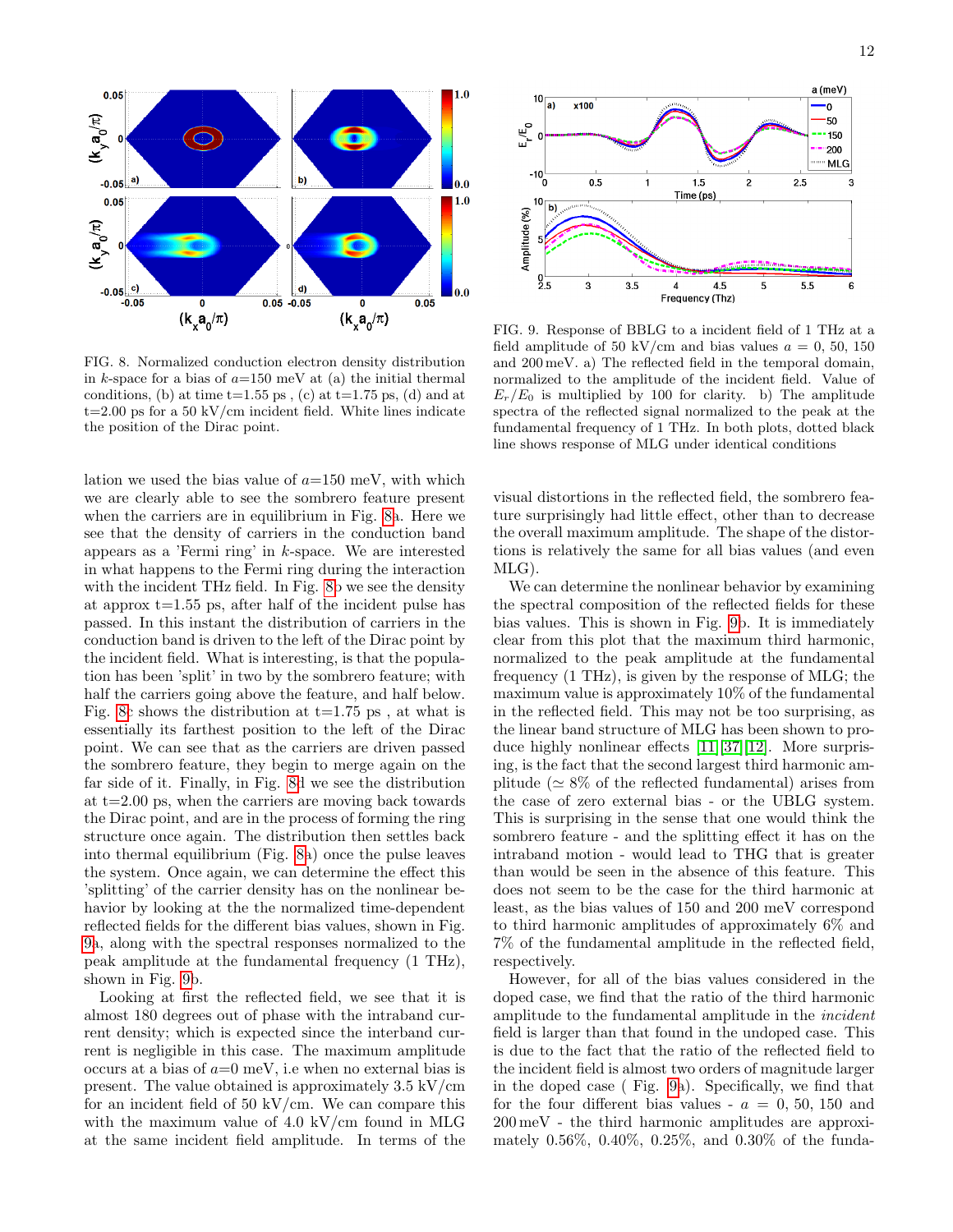mental amplitude in the incident field, respectively.

### <span id="page-12-14"></span>IV. SUMMARY

We have presented the dynamic equations and results of simulations of the nonlinear response of undoped and doped BBLG at THz frequencies. The central goal of this work was to determine the role that the external bias plays in the nonlinear response. To model the response, a theoretical model was developed based on the dynamic equations of density matrix elements within the basis of an effective Hamiltonian. This allowed for the calculation of the eigenvalues and eigenvectors of BBLG, as well as the interband connection elements, Berry connections and Berry curvatures of the band structure. Expressions for interband and intraband current densities were also derived.

Solutions to the density matrix dynamic equations were determined through the use of simulation. These solutions were then applied to the study of high harmonic generation in undoped and doped BBLG for a number of external bias values. The undoped system allowed us to investigate the interplay between interband and intraband dynamics, and what effect it has on THG. The doped system allowed us to determine whether or not the unique band structure of BBLG - specifically the sombrero feature - has any influence on the nonlinear behavior.

Our results show that for undoped BBLG, the largest third harmonic amplitude for a 1 THz single-cycle pulse was found to be 45% of the peak fundamental amplitude in the reflected field (0.07% of the fundamental in the incident field) for an external bias of 2 meV. We also found that the ratio of the interband and intraband current densities is affected by the value of the external bias, and that this ratio may play an important role in THG. Finally, we showed that for a doped system, the amplitude of the third harmonic reaches a maximum of 8% of the fundamental in the reflected field (0.56% of the fundamental in the incident field) for zero bias, and decreases as we increase the external bias.

To experimentally observe the high harmonics we predict for BBLG, one must consider the dynamic range of the THz spectrometers - defined as the ratio of the frequency dependent signal strength to the detected noise floor[\[38\]](#page-13-9). For a 1 THz incident field of 1.0 kV/cm, we find the peak amplitude of the reflected field from undoped BBLG to be approximately 1.7  $V/cm$  (55 dB less) than the incident field). Thus, a detection technique that allows for a dynamic range larger than 55 dB is required for the measurement of the reflected signal. This can be achieved, as a very high dynamic range of 90 dB has recently been reported[\[39\]](#page-13-10).

- <span id="page-12-0"></span>[1] K. S. Novoselov, A. K. Geim, S. V. Morozov, D. Jiang, M. Katsnelson, I. V. Grigorieva, S. V. Dubonos, and A. A. Firsov, Nature 438, 197 (2005).
- [2] S. V. Morozov, K. S. Novoselov, M. I. Katsnelson, F. Schedin, D. C. Elias, J. A. Jaszczak, and A. K. Geim, Physical Review Letters 100, 016602 (2008).
- [3] A. K. Geim and K. S. Novoselov, Nature Materials 6, 183 (2007).
- [4] A. K. Geim, science **324**, 1530 (2009).
- [5] M. J. Allen, V. C. Tung, and R. B. Kaner, Chemical reviews 110, 132 (2009).
- [6] K. Novoselov, Reviews of Modern Physics **83**, 837 (2011).
- [7] K. S. Novoselov, V. Fal, L. Colombo, P. Gellert, M. Schwab, K. Kim, et al., Nature 490, 192 (2012).
- [8] J. J. Yoo, K. Balakrishnan, J. Huang, V. Meunier, B. G. Sumpter, A. Srivastava, M. Conway, A. L. Mohana Reddy, J. Yu, R. Vajtai, et al., Nano letters 11, 1423 (2011).
- [9] H. Wang, T. Maiyalagan, and X. Wang, Acs Catalysis 2, 781 (2012).
- <span id="page-12-1"></span>[10] G. Kucinskis, G. Bajars, and J. Kleperis, Journal of Power Sources 240, 66 (2013).
- <span id="page-12-2"></span>[11] I. Al-Naib, J. E. Sipe, and M. M. Dignam, Physical Review B 90, 245423 (2014).
- <span id="page-12-16"></span>[12] I. Al-Naib, M. Poschmann, and M. M. Dignam, Physical Review B 91, 205407 (2015).
- <span id="page-12-3"></span>[13] R. McGouran, I. Al-Naib, and M. M. Dignam, Physical Review B 94, 235402 (2016).
- <span id="page-12-4"></span>[14] E. McCann, Physical Review B 74, 161403 (2006).
- <span id="page-12-8"></span>[15] E. V. Castro, K. Novoselov, S. Morozov, N. Peres, J. L.

Dos Santos, J. Nilsson, F. Guinea, A. Geim, and A. C. Neto, Physical Review Letters 99, 216802 (2007).

- <span id="page-12-15"></span>[16] A. C. Neto, F. Guinea, N. M. Peres, K. S. Novoselov, and A. K. Geim, Reviews of modern physics 81, 109 (2009).
- <span id="page-12-5"></span>[17] E. McCann and M. Koshino, Reports on Progress in Physics 76, 056503 (2013).
- <span id="page-12-6"></span>[18] M.-C. Chang and Q. Niu, Physical Review B 53, 7010 (1996).
- <span id="page-12-7"></span>[19] D. Xiao, M.-C. Chang, and Q. Niu, Reviews of Modern Physics 82, 1959 (2010).
- <span id="page-12-9"></span>[20] E. J. Nicol and J. P. Carbotte, Physical Review B 77, 155409 (2008).
- <span id="page-12-10"></span>[21] S. A. Mikhailov, EPL (Europhysics Letters) 79, 27002 (2007).
- [22] S. A. Mikhailov, Microelectronics Journal 40, 712 (2009).
- [23] E. Hendry, P. J. Hale, J. Moger, A. K. Savchenko, and S. A. Mikhailov, Physical Review Letters 105, 097401 (2010).
- [24] K. L. Ishikawa, Physical Review B 82, 201402 (2010).
- [25] A. R. Wright, X. G. Xu, J. C. Cao, and C. Zhang, Applied Physics Letters 95, 072101 (2009).
- <span id="page-12-11"></span>[26] Y. S. Ang, S. Sultan, and C. Zhang, Applied Physics Letters 97, 243110 (2010).
- <span id="page-12-12"></span>[27] P. Bowlan, E. Martinez-Moreno, K. Reimann, T. Elsaesser, and M. Woerner, Physical Review B 89, 041408 (2014).
- <span id="page-12-13"></span>[28] M. J. Paul, Y. C. Chang, Z. J. Thompson, A. Stickel, J. Wardini, H. Choi, E. D. Minot, B. Hou, J. A. Nees, T. B. Norris, et al., New Journal of Physics 15, 085019 (2013).